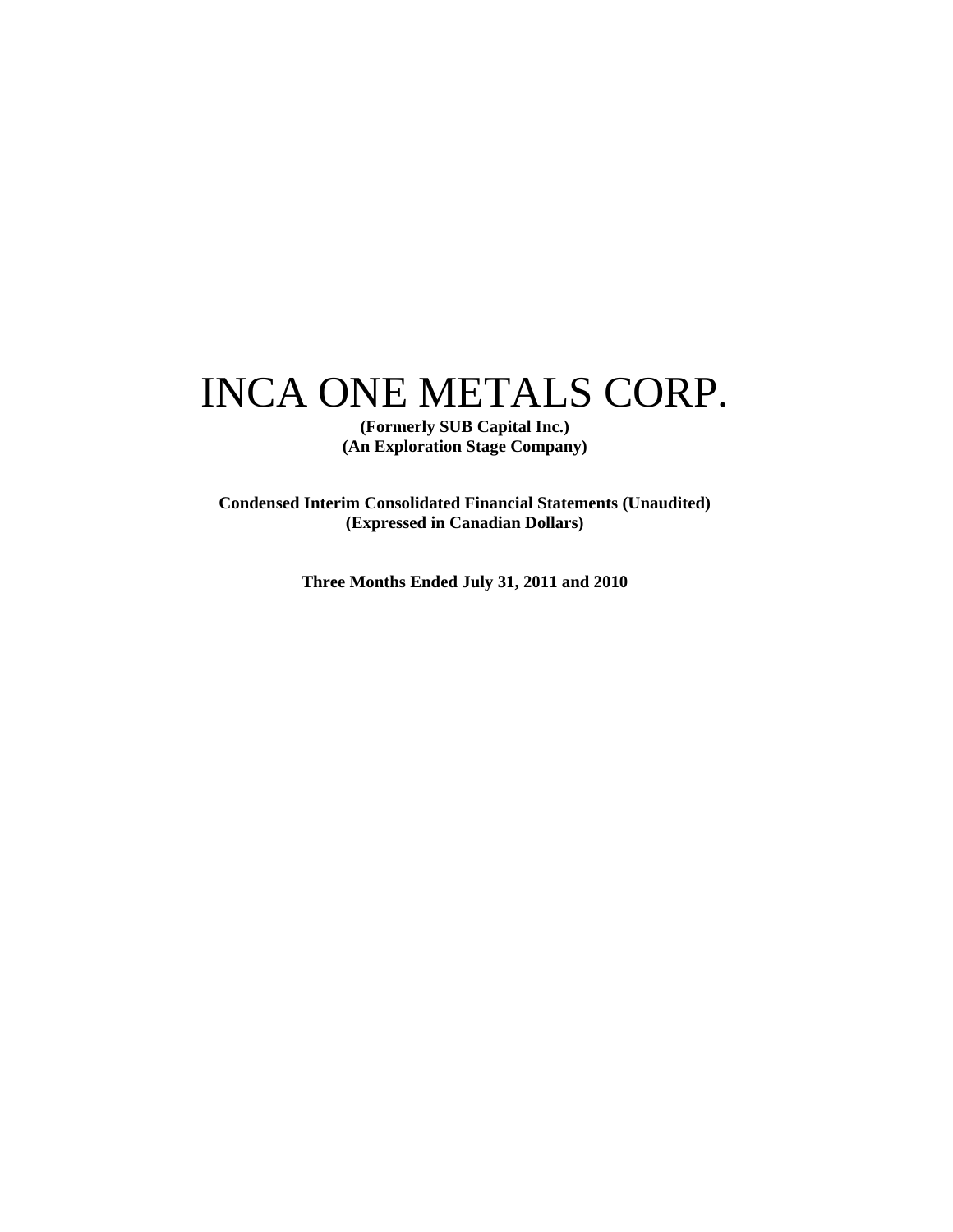### **INCA ONE METALS CORP.**

**(Formerly SUB Capital Inc.)** 

**(the "Company")** 

### **CONDENSED INTERIM CONSOLIDATED FINANCIAL STATEMENTS Three months ended July 31, 2011 and 2010**

### **NOTICE OF NO AUDITOR REVIEW OF INTERIM FINANCIAL STATEMENTS**

The management of Inca One Metals Corp. is responsible for the preparation of the accompanying unaudited condensed interim consolidated financial statements. The unaudited condensed interim consolidated financial statements have been prepared using accounting policies in compliance with International Financial Reporting Standards for the preparation of condensed interim consolidated financial statements and are in accordance with IAS 34 - Interim Financial Reporting.

The Company's auditor has not performed a review of these condensed interim consolidated financial statements in accordance with the standards established by the Canadian Institute of Chartered Accountants for a review of interim financial statements by an entity's auditor.

October 25, 2011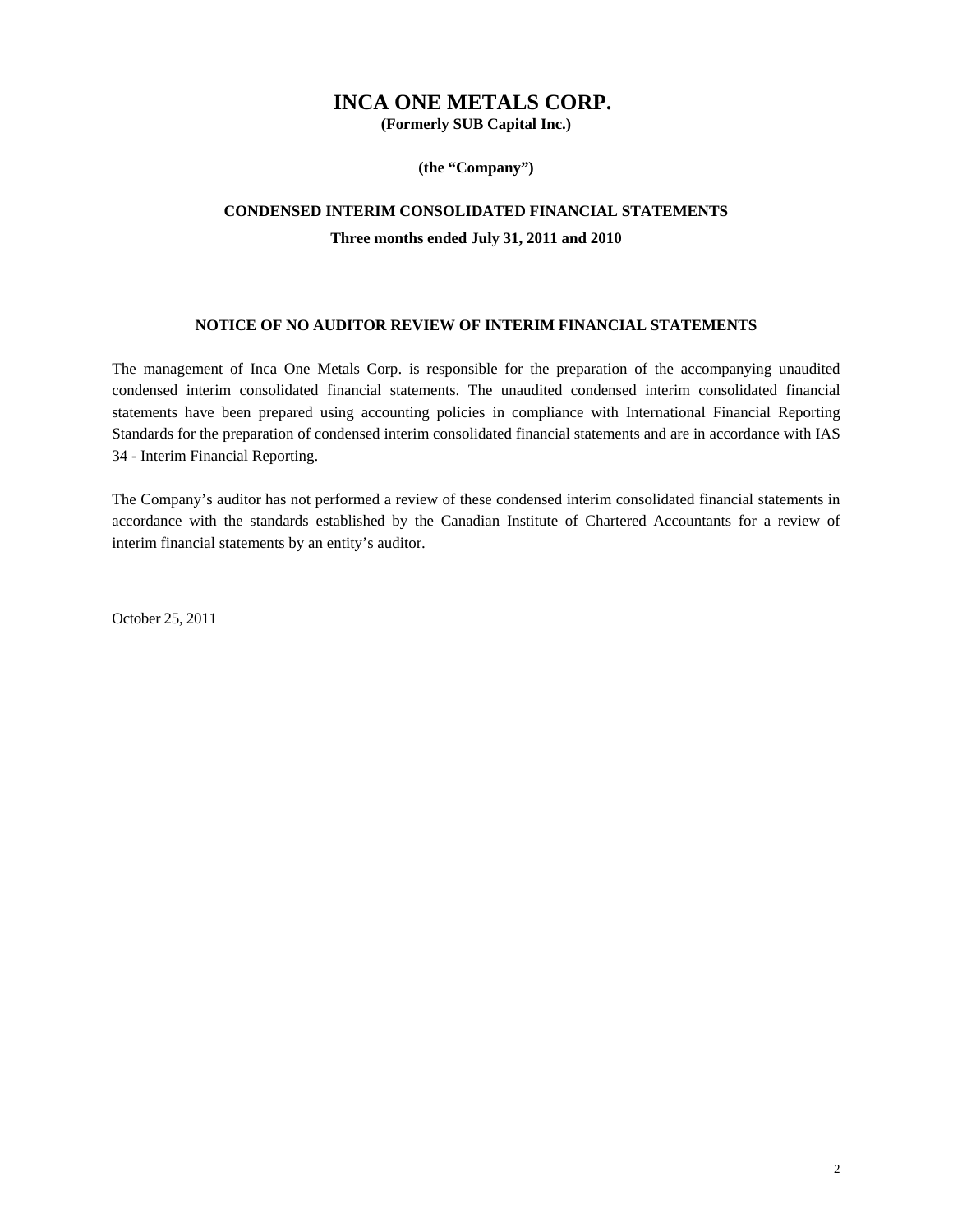(An Exploration Stage Company)

### Condensed Interim Consolidated Statements of Financial Position (Unaudited) (Expressed in Canadian Dollars)

|                                            | July 31,      | April 30,   | May 1,        |
|--------------------------------------------|---------------|-------------|---------------|
|                                            | 2011          | 2011        | 2010          |
|                                            |               | (Note 12)   | (Note 12)     |
|                                            | $\mathsf{\$}$ |             | \$            |
|                                            |               | \$          |               |
| <b>ASSETS</b>                              |               |             |               |
| <b>CURRENT</b>                             |               |             |               |
| Cash and cash equivalents                  | 1,830,811     | 700,853     | 163,483       |
| Receivables and advances (Note 4)          | 266,695       | 44,302      | 228,729       |
| Prepaid expenses and deposits              | 123,730       | 1,200       |               |
|                                            |               |             |               |
|                                            | 2,221,236     | 746,355     | 392,212       |
| Equipment (Note 5)                         | 3,023         | 2,321       |               |
| Exploration and evaluation assets (Note 6) | 326,410       | 158,097     |               |
|                                            |               |             |               |
|                                            | 2,550,669     | 906,773     | 392,212       |
|                                            |               |             |               |
| <b>LIABILITIES</b>                         |               |             |               |
| <b>CURRENT</b>                             |               |             |               |
| Accounts payable and accrued liabilities   | 58,541        | 71,658      | 54,830        |
| Loans payable (Note 7)                     |               | 120,000     |               |
|                                            |               |             |               |
|                                            | 58,541        | 191,658     | 54,830        |
| <b>SHAREHOLDERS' EQUITY</b>                |               |             |               |
| Share capital (Note 8)                     | 6,793,713     | 4,848,237   | 4,067,480     |
| Reserves                                   | 738,211       | 516,967     | 448,745       |
| Deficit                                    | (5,039,796)   | (4,650,089) | (4, 178, 843) |
|                                            |               |             |               |
|                                            | 2,492,128     | 715,115     | 337,382       |
|                                            | 2,550,669     | 906,773     | 392,212       |
|                                            |               |             |               |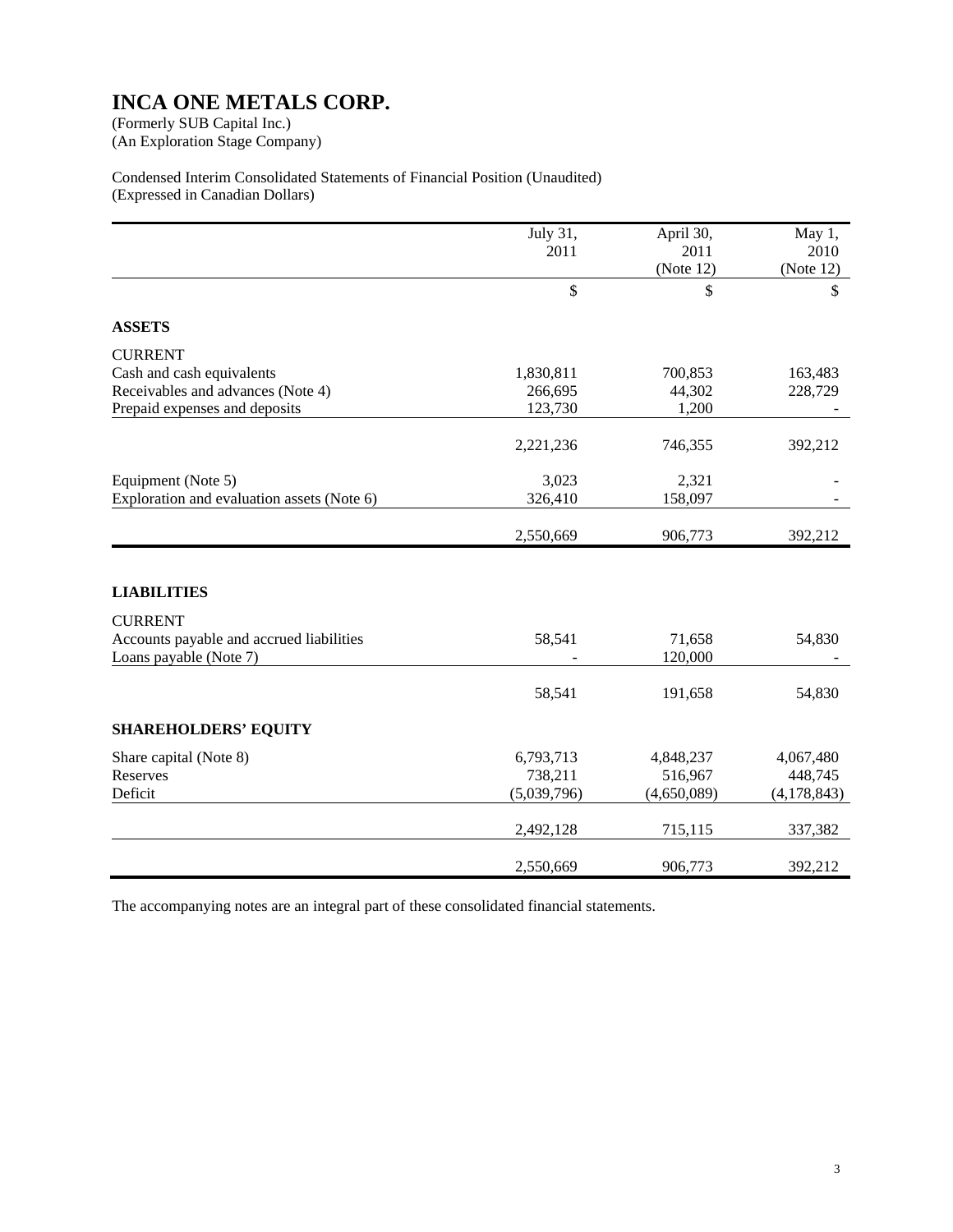(An Exploration Stage Company)

Condensed Interim Consolidated Statements of Loss and Comprehensive Loss (Unaudited) (Expressed in Canadian Dollars)

| Three months ended July 31,                         | 2011       | 2010      |
|-----------------------------------------------------|------------|-----------|
|                                                     | \$         | \$        |
| <b>EXPENSES</b>                                     |            |           |
| Consulting and management fees                      | 43,190     | 7,500     |
| Depreciation                                        | 208        |           |
| Office, rent and administration                     | 23,943     | 4,061     |
| Professional fees                                   | 16,638     | 8,762     |
| Regulatory fees                                     | 2,904      | 3,450     |
| Share-based payments (Note 8(e))                    | 221,244    |           |
| Transfer agent and shareholder information          | 6,505      | 3,198     |
| Travel, advertising and promotion                   | 74,181     | 950       |
|                                                     | 388,813    | 27,921    |
| <b>LOSS BEFORE OTHER ITEMS</b>                      | (388, 813) | (27, 921) |
| <b>OTHER ITEMS</b>                                  |            |           |
| Finance and other costs (Note 7)                    | (1,983)    | (258)     |
| Finance income                                      | 1,089      |           |
|                                                     | (894)      | (258)     |
| <b>LOSS AND COMPREHENSIVE LOSS FOR THE PERIOD</b>   | (389,707)  | (28, 179) |
| <b>BASIC AND DILUTED LOSS PER SHARE (Note 8(g))</b> | (0.02)     |           |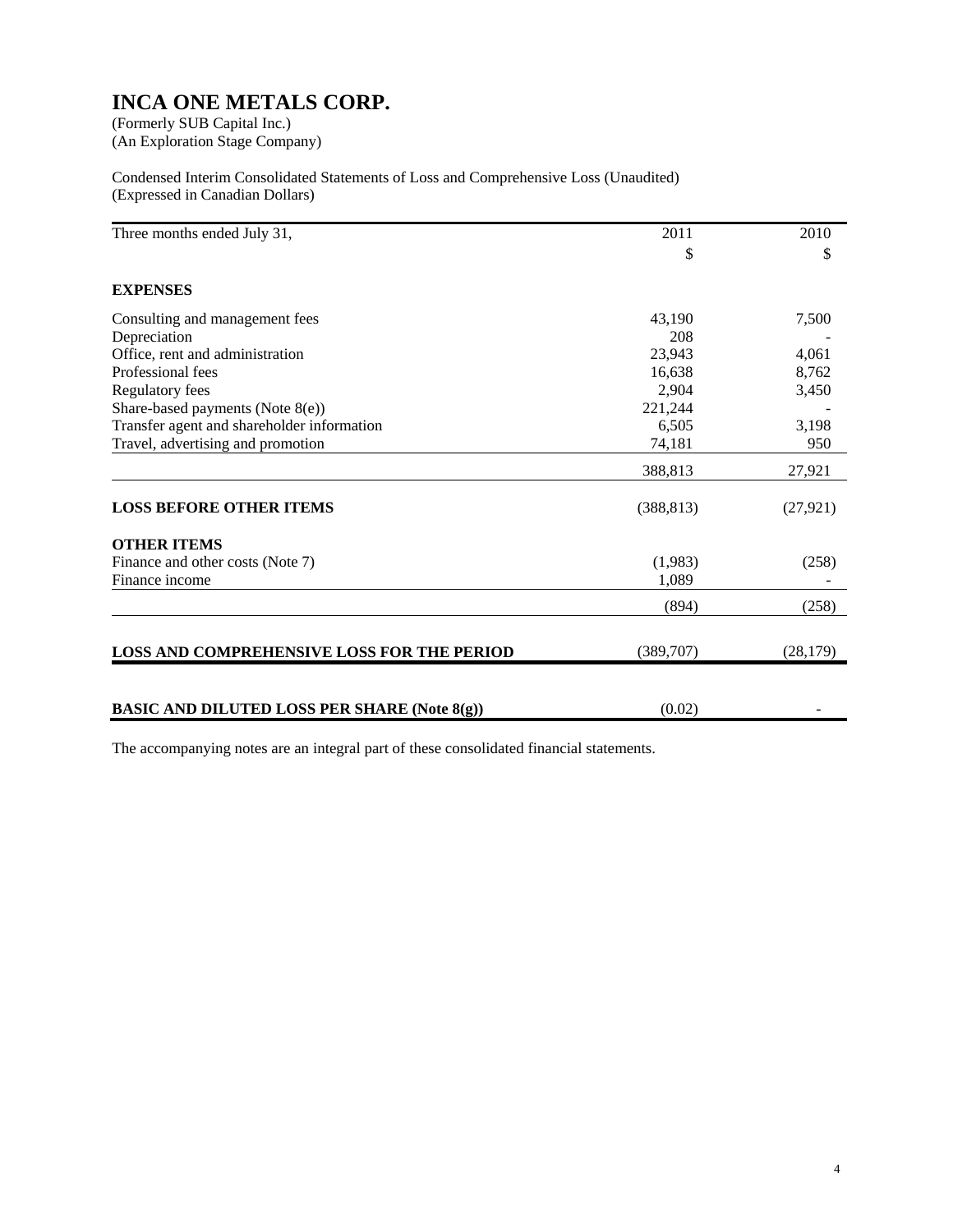### **INCA ONE METALS CORP.**

(Formerly SUB Capital Inc.) (An Exploration Stage Company)

Condensed Interim Consolidated Statements of Changes in Equity (Unaudited) (Expressed in Canadian Dollars)

|                                                  | Share Capital |            | Reserves |          | Deficit                  | Total    |               |                         |
|--------------------------------------------------|---------------|------------|----------|----------|--------------------------|----------|---------------|-------------------------|
|                                                  |               |            | Stock    |          |                          |          |               | shareholders'<br>equity |
|                                                  | Shares        | Amount     | options  | Warrants | Other                    | Total    |               |                         |
|                                                  | #             | \$         | \$       | \$       | \$                       | \$       | $\mathbb{S}$  | \$                      |
| <b>Balance, May 1, 2010</b>                      | 9,619,039     | 4,067,480  | 88,600   | 360,145  |                          | 448,745  | (4, 178, 843) | 337,382                 |
| Comprehensive loss for the period                |               |            |          |          |                          |          | (28, 179)     | (28, 179)               |
| Private placement                                | 805,001       | 72,450     |          |          |                          |          |               | 72,450                  |
| Share issue costs                                |               | (19, 147)  |          |          |                          |          |               | (19, 147)               |
| Finder's fees                                    | 80,500        | 7,245      |          |          |                          |          |               | 7,245                   |
| Escrow share cancellation                        | (109, 245)    | (42, 931)  |          |          | 42,931                   | 42,931   |               |                         |
| <b>Balance, July 31, 2010</b>                    | 10,395,295    | 4,085,097  | 88,600   | 360,145  | 42,931                   | 491,676  | (4,207,022)   | 369,751                 |
| Comprehensive loss for the period                |               |            |          |          |                          |          | (443,067)     | (443,067)               |
| Exercise of warrants                             | 6,064,412     | 758,052    |          |          |                          |          |               | 758,052                 |
| Exercise of options                              | 12,000        | 2,640      |          |          |                          |          |               | 2,640                   |
| Transfer to share capital on exercise of options |               | 2,448      | (2, 448) |          | $\overline{\phantom{a}}$ | (2, 448) |               |                         |
| Share-based payments                             |               |            | 27,739   |          |                          | 27,739   |               | 27,739                  |
| Balance, April 30, 2011                          | 16,471,707    | 4,848,237  | 113,891  | 360,145  | 42,931                   | 516,967  | (4,650,089)   | 715,115                 |
| Comprehensive loss for the period                |               |            |          |          |                          |          | (389,707)     | (389,707)               |
| Private placement                                | 5,000,000     | 2,000,000  |          |          |                          |          |               | 2,000,000               |
| Share issue costs                                |               | (183, 582) |          |          |                          |          |               | (183, 582)              |
| Finder's fees                                    | 87,750        | 35,100     |          |          | ۰                        |          |               | 35,100                  |
| Exercise of warrants                             | 751,667       | 93,958     |          |          |                          |          |               | 93,958                  |
| Share-based payments                             |               |            | 221,244  |          |                          | 221,244  |               | 221,244                 |
| <b>Balance, July 31, 2011</b>                    | 22,311,124    | 6,793,713  | 335,135  | 360,145  | 42,931                   | 738,211  | (5,039,796)   | 2,492,128               |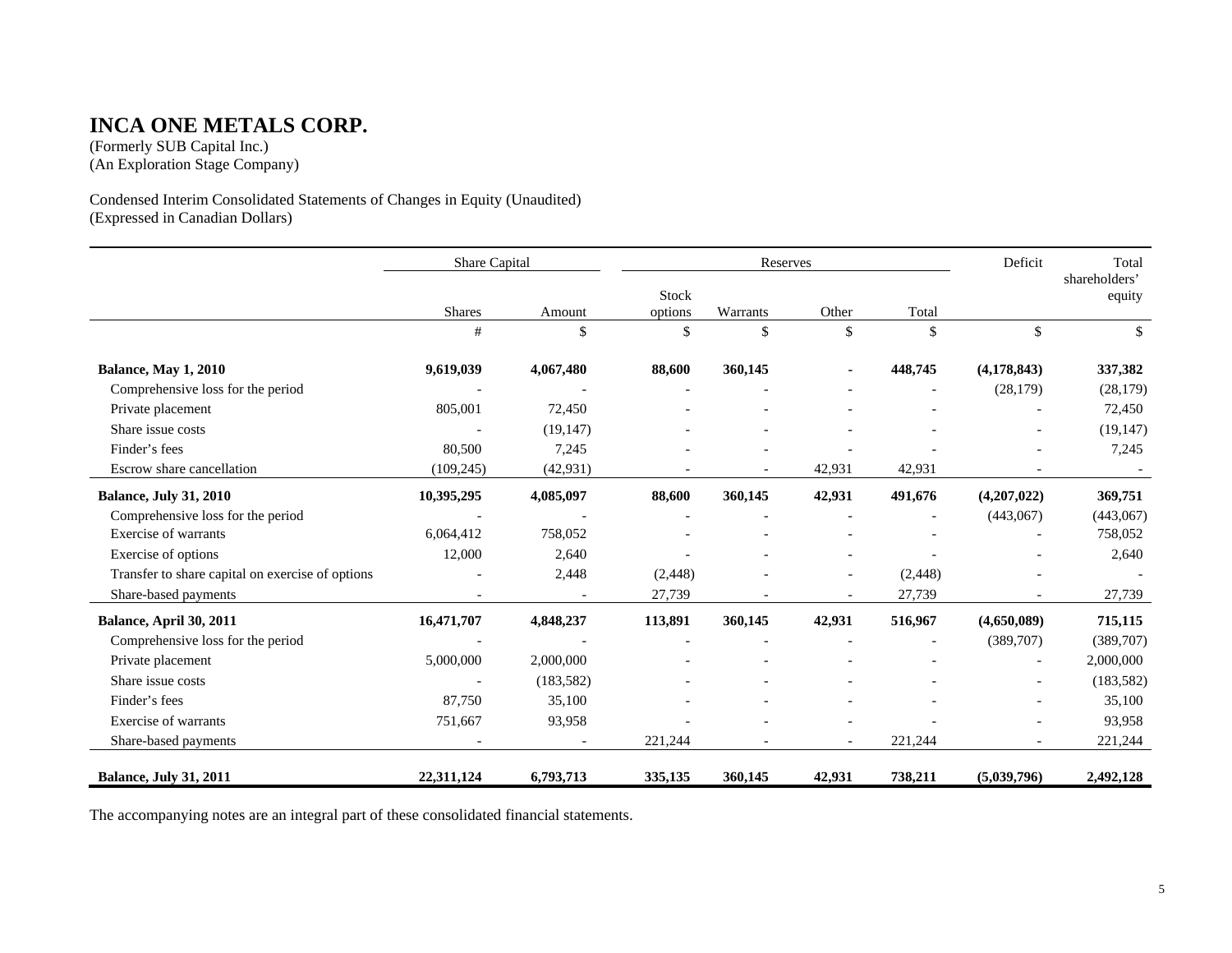(An Exploration Stage Company)

Condensed Interim Consolidated Statements of Cash Flows (Unaudited) (Expressed in Canadian Dollars)

| Three months ended July 31,                                 | 2011       | 2010      |
|-------------------------------------------------------------|------------|-----------|
|                                                             | \$         | \$        |
| <b>CASH WAS PROVIDED BY (USED IN)</b>                       |            |           |
| <b>OPERATING ACTIVITIES</b>                                 |            |           |
| Loss for the period                                         | (389,707)  | (28, 179) |
| Adjustments for:                                            |            |           |
| Depreciation                                                | 208        |           |
| Share-based payments                                        | 221,244    |           |
| Changes in non-cash working capital accounts                |            |           |
| Receivables and advances                                    | (223,992)  | (4,378)   |
| Prepaid expenses and deposits                               | (122, 530) | (4,896)   |
| Accounts payable and accrued liabilities                    | (30, 882)  | (3,606)   |
|                                                             | (545, 659) | (41,059)  |
| <b>FINANCING ACTIVITIES</b>                                 |            |           |
| Loans payable                                               | (120,000)  |           |
| Proceeds on issuance of securities                          | 1,947,075  | 278,838   |
|                                                             | 1,827,075  | 278,838   |
|                                                             |            |           |
| <b>INVESTING ACTIVITIES</b>                                 |            |           |
| Deferred costs                                              |            | (10, 545) |
| Purchase of equipment                                       | (910)      |           |
| Exploration and evaluation assets                           | (150, 548) |           |
|                                                             | (151, 458) | (10, 545) |
|                                                             |            |           |
| INCREASE IN CASH AND CASH EQUIVALENTS                       | 1,129,958  | 227,234   |
| Cash and cash equivalents, beginning of period              | 700,853    | 163,483   |
| CASH AND CASH EQUIVALENTS, END OF PERIOD                    | 1,830,811  | 390,717   |
|                                                             |            |           |
| SUPPLEMENTARY INFORMATION<br>Non-cash financing activities: |            |           |
| Shares issued for finder's fees (Note $8(c)$ )              | 35,100     |           |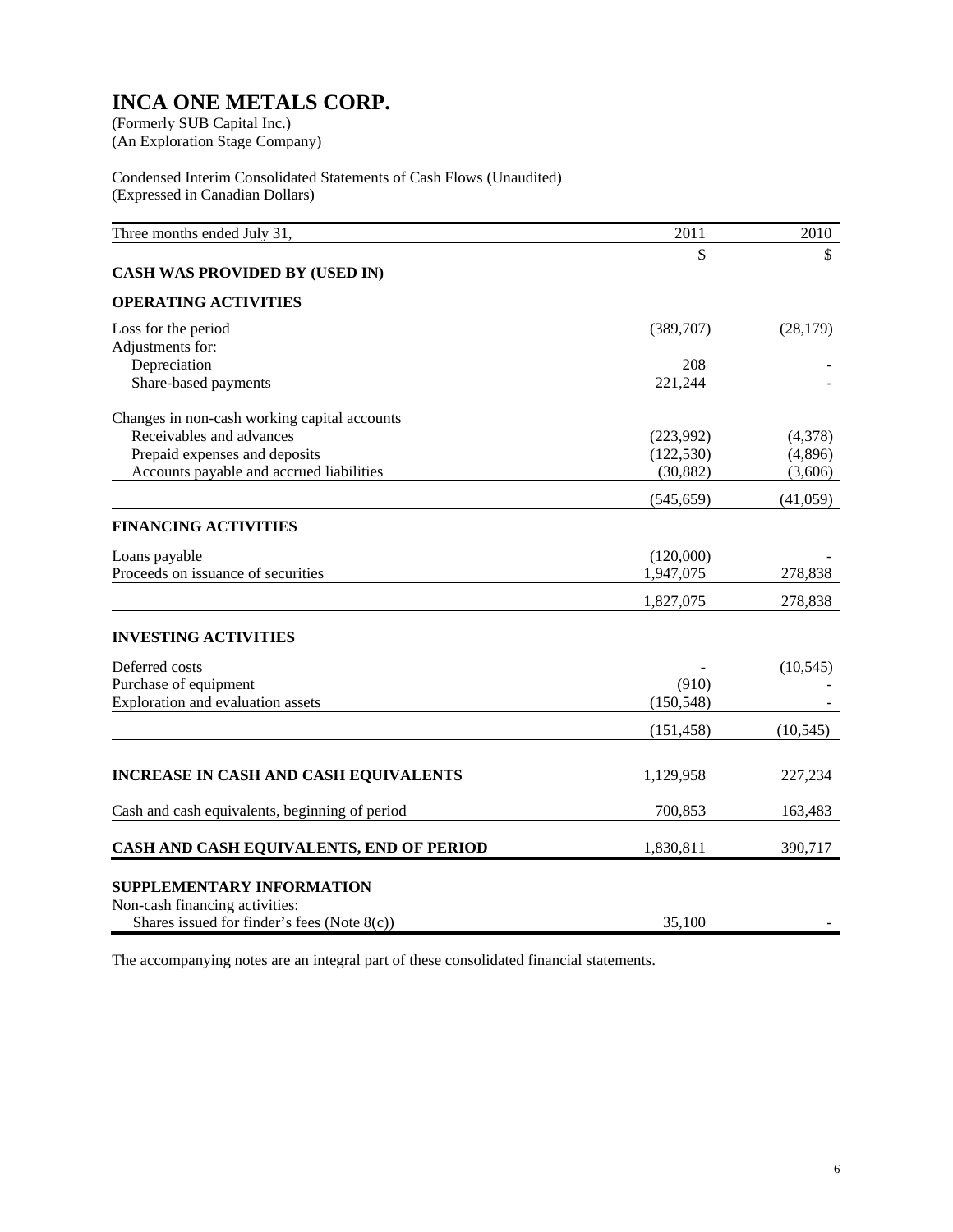(An Exploration Stage Company)

Notes to the Condensed Interim Consolidated Financial Statements (Expressed in Canadian Dollars) Three Months ended July 31, 2011 and 2010 (Unaudited)

### **NOTE 1 – NATURE OF OPERATIONS**

Inca One Metals Corp. (the "Company") was incorporated under the laws of Canada on November 9, 2005. On November 25, 2009, the Company consolidated its capital stock on a ten-for-one basis. All share and per share information contained in these financial statements reflect the post-consolidated share numbers. On May 11, 2011, the Company changed its name from SUB Capital Inc. to Inca One Metals Corp. The Company's shares are traded on the TSX Venture Exchange ("Exchange") under the symbol "IO".

Effective September 5, 2008, the Company was designated as inactive and its listing was transferred to the NEX ("NEX") Board of the TSX Venture Exchange ("Exchange"). On June 25, 2010, the Company entered into an option agreement (Note 6(b)) for an asset acquisition and this transaction constituted the Company's Change of Business under the policies of the Exchange. On September 23, 2010, the Company received Exchange acceptance of its Change of Business and effective September 24, 2010, the Company's listing was transferred from the NEX to Tier 2 of the Exchange.

The head office and principal address of the Company are located at Suite 507 – 700 West Pender Street, Vancouver, BC, Canada, V6C 1G8. The Company's records office and registered office address is located at Suite 300 - 576 Seymour Street, Vancouver, British Columbia, Canada, V6B 3K1.

The Company is in the process of exploring its resource properties and has not yet determined whether these properties contain reserves that are economically recoverable. The Company's ability to continue as a going concern and the recoverability of the amounts capitalized for resource properties and related deferred exploration expenditures are dependent upon the ability of the Company to raise additional financing in order to complete the acquisition, exploration and development of its resource properties, the discovery of economically recoverable reserves, the attainment of future profitable production or proceeds from disposition of the Company's resource properties. The outcome of these matters cannot be predicted at this time.

The Company has a history of losses with no operating revenue, other than interest income and has working capital at July 31, 2011 of \$2,162,695 (April 30, 2011 - \$554,697). Management has estimated that the Company will have adequate funds from existing working capital to meet corporate, administrative and other obligations over the next twelve months. The Company will be required to raise additional capital in order to meet its option payments and incur expenditures to maintain its option to acquire an interest in the Las Huaquillas property and to fund working capital requirements in the long term. However, there can be no assurance that the Company will be able to obtain additional financial resources necessary and/or achieve profitability or positive cash flows. These financial statements do not give effect to adjustments that would be necessary should the Company be unable to continue as a going concern and, therefore, be required to realize its assets and liquidate its liabilities and commitments in other than the normal course of operations, and at amounts different from those in the accompanying financial statements.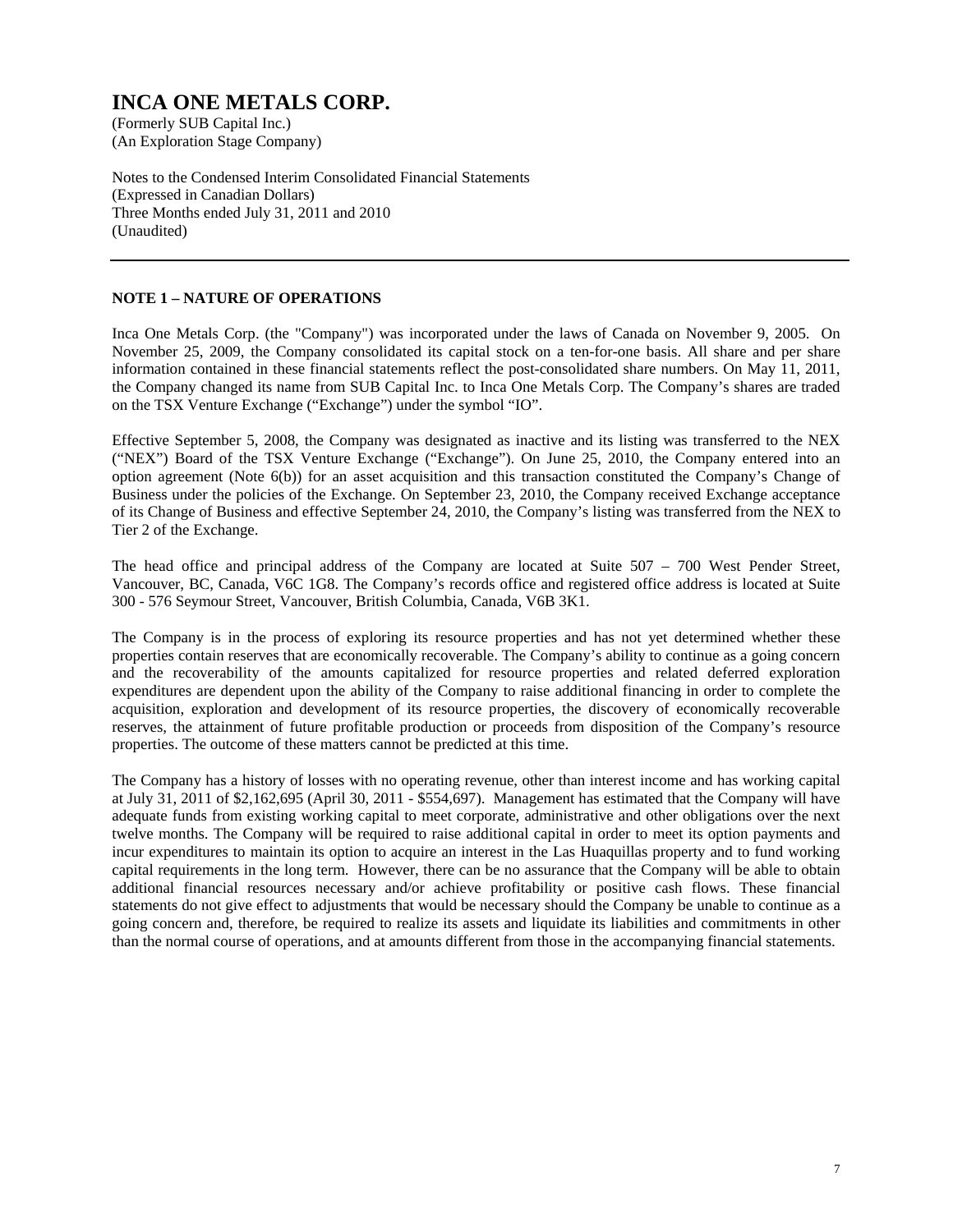(An Exploration Stage Company)

Notes to the Condensed Interim Consolidated Financial Statements (Expressed in Canadian Dollars) Three Months ended July 31, 2011 and 2010 (Unaudited)

### **NOTE 2 – SIGNIFICANT ACCOUNTING POLICIES**

The financial statements were authorized for issue on October 25, 2011 by the Directors of the Company. The accounting policies set out below have been applied consistently to all periods presented in these financial statements.

(a) Statement of compliance and adoption of International Financial Reporting Standards ("IFRS")

 The condensed interim consolidated financial statements of the Company have been prepared in accordance with International Accounting Standards ("IAS") 34, "Interim Financial Reporting" and IFRS 1, "First time adoption of International Financial Reporting Standards ("IFRS")" using accounting policies consistent with IFRS as issued by the International Accounting Standards Board ("IASB") and interpretations issued by the IFRS Interpretations Committee ("IFRIC").

 The condensed interim consolidated financial statements do not include all of the information required for full annual financial statements and should be read in conjunction with the audited annual financial statements of the Company as at and for the year ended April 30, 2011 prepared in accordance with Canadian Generally Accepted Accounting Principles ("GAAP"). The basis of presentation of these condensed interim consolidated financial statements is different to that of the Company's most recent annual financial statements due to the first time adoption of IFRS.

 The impact of the conversion from GAAP to IFRS is explained in note 12. Note 12 includes reconciliations of the Company's condensed interim consolidated statements of financial position and consolidated statements of loss and comprehensive loss for comparative periods prepared in accordance with GAAP and as previously reported to those prepared and reported in these unaudited condensed interim consolidated financial statements in accordance with IFRS.

(b) Basis of presentation and consolidation

 The condensed interim consolidated financial statements are presented in Canadian dollars unless otherwise noted. The condensed interim consolidated financial statements include the accounts of the Company and its wholly owned subsidiary, Inca One Metals S.A., incorporated in Peru. All intercompany balances and transactions have been eliminated on consolidation.

 The condensed interim consolidated financial statements of the Company have been prepared on the historical cost basis except for certain financial instruments which are measured at fair value as explained in note 2(n).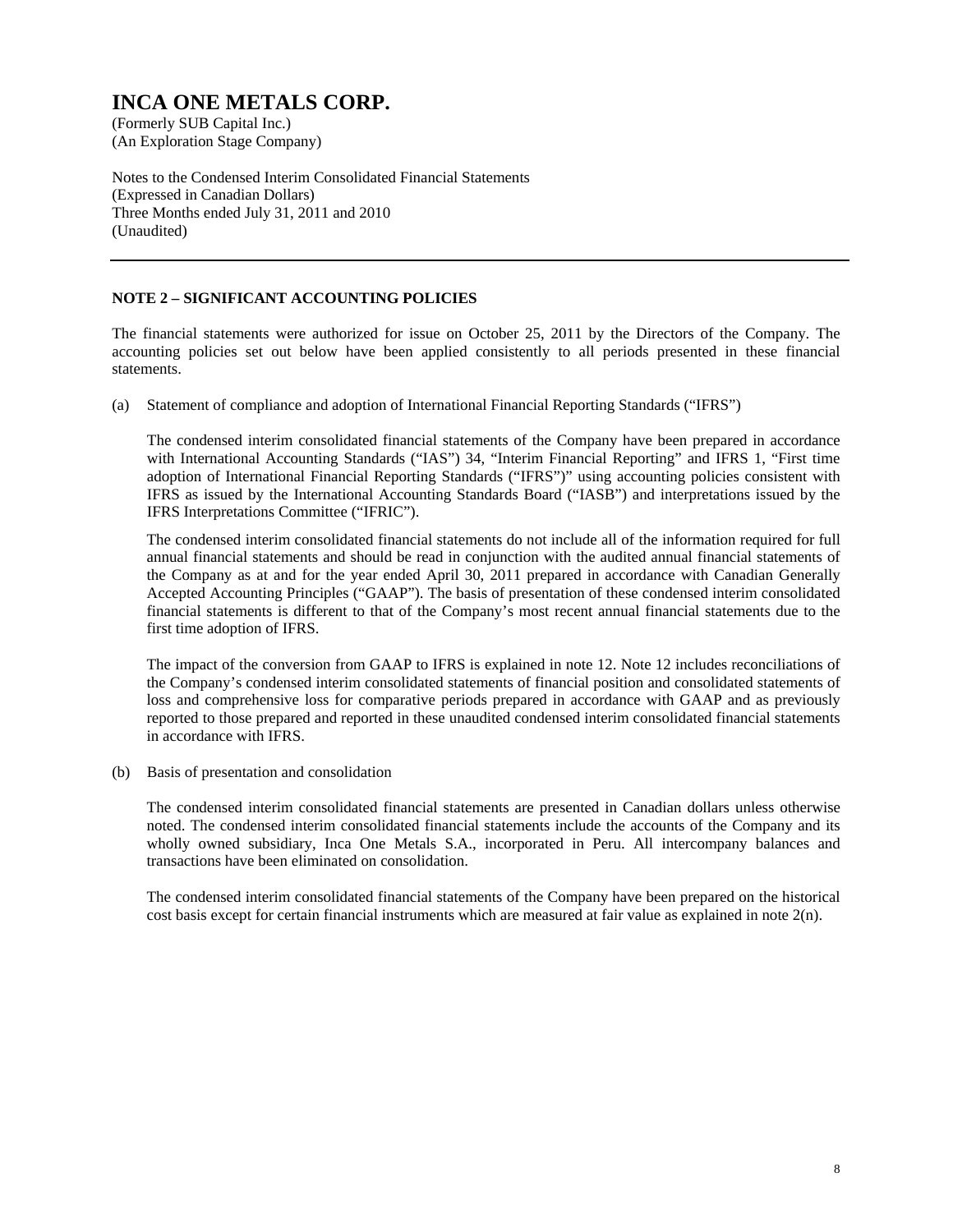(An Exploration Stage Company)

Notes to the Condensed Interim Consolidated Financial Statements (Expressed in Canadian Dollars) Three Months ended July 31, 2011 and 2010 (Unaudited)

### **NOTE 2 – SIGNIFICANT ACCOUNTING POLICIES - continued**

(c) Use of estimates and judgments

 The preparation of the Company's consolidated financial statements in conformity with IFRS requires management to make judgments, estimates and assumptions that affect the reported amounts of assets, liabilities and contingent liabilities at the date of the consolidated financial statements and reported amounts of revenues and expenses during the reporting period. Estimates and assumptions are continuously evaluated and are based on management's experience and other factors, including expectations of future events that are believed to be reasonable under the circumstances. However, actual outcomes can differ from these estimates. Revisions to accounting estimates are recognized in the period in which the estimates are revised and in any future periods affected.

 Areas requiring a significant degree of estimation and judgment relate to the recoverability of the carrying value of exploration and evaluation assets, fair value measurements for financial instruments and share-based payments and other equity-based payments and the estimated useful life and recoverability of equipment. Actual results may differ from those estimates and judgments.

(d) Functional and presentation of foreign currency

The presentation currency and functional currency of the Company and its subsidiary is the Canadian dollar.

(e) Foreign currency translation

 Transactions in foreign currencies are translated to the functional currency at exchange rates at the dates of the transactions. Monetary assets and liabilities denominated in foreign currencies at the reporting date are translated to the functional currency at the exchange rate at that date and non-monetary assets and liabilities are translated at historical rates. Foreign currency gains and losses arising from translation are included in profit or loss.

(f) Cash and cash equivalents

 Cash and cash equivalents include cash on hand, deposits held at call with banks, other short-term highly liquid investments with original maturities of three months or less.

(g) Equipment

 Equipment is carried at acquisition cost less accumulated depreciation. Depreciation is determined at rates which will reduce original cost to estimated residual value over the expected useful life of each asset. The annual rate used to compute depreciation is as follows:

Computer hardware declining-balance basis 30%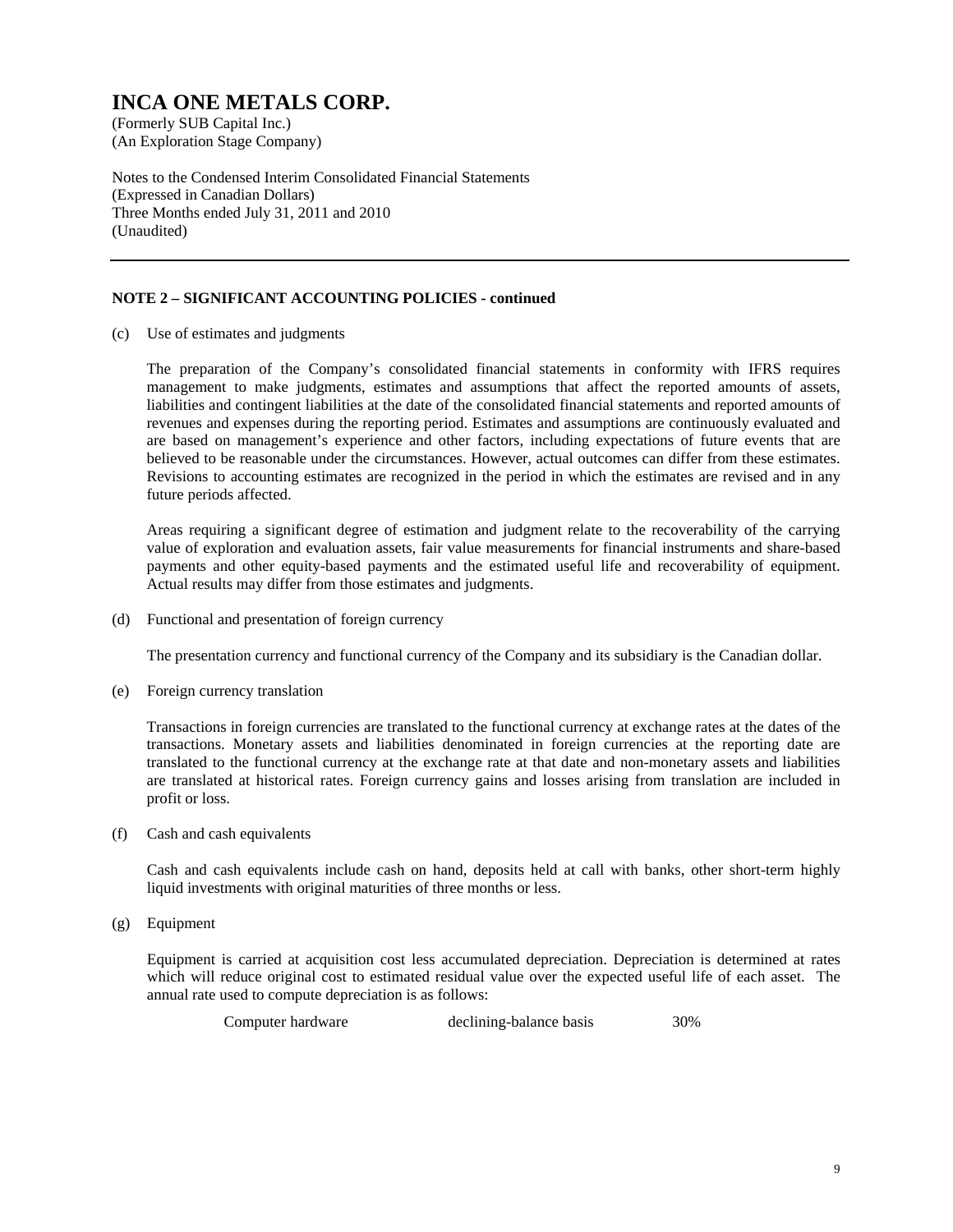(An Exploration Stage Company)

Notes to the Condensed Interim Consolidated Financial Statements (Expressed in Canadian Dollars) Three Months ended July 31, 2011 and 2010 (Unaudited)

### **NOTE 2 – SIGNIFICANT ACCOUNTING POLICIES - continued**

(h) Exploration and evaluation assets

These assets relate to mineral rights acquired and exploration and evaluation expenditures capitalized in respect of projects that are in the exploration or pre-development stage.

Once a right to explore a mineral property has been secured, exploration and evaluation expenditures are capitalized and include the costs of acquiring licenses, costs associated with exploration and evaluation activity, and the fair value (at acquisition date) of exploration and evaluation assets acquired in a business combination. Costs incurred before the Company has obtained the legal rights to explore a mineral property are expensed as incurred.

Government tax credits received are recorded as a reduction to the cumulative costs incurred and capitalized on the related property.

Once the technical feasibility and commercial viability of the extraction of mineral resources in an area of interest are demonstrable, exploration and evaluation assets attributable to that mineral property are first tested for impairment and then reclassified to mining property and development assets within property, plant and equipment.

Recoverability of the carrying amount of any exploration and evaluation assets is dependent on successful development and commercial exploitation, or alternatively, sale of the respective mineral properties.

(i) Impairment of non-financial assets

The carrying amount of the Company's non-financial assets (which include equipment and exploration and evaluation assets) is reviewed at each reporting date to determine whether there is any indication of impairment. If such indication exists, the recoverable amount of the asset is estimated in order to determine the extent of the impairment loss. An impairment loss is recognized whenever the carrying amount of an asset or its cash generating unit exceeds its recoverable amount. Impairment losses are recognized in the statement of income and comprehensive income.

The recoverable amount of assets is the greater of an asset's fair value less cost to sell and value in use. In assessing value in use, the estimated future cash flows are discounted to their present value using a pre-tax discount rate that reflects the current market assessments of the time value of money and the risks specific to the asset. For an asset that does not generate cash inflows largely independent of those from other assets, the recoverable amount is determined for the cash-generating unit to which the asset belongs.

An impairment loss is only reversed if there is an indication that the impairment loss may no longer exist and there has been a change in the estimates used to determine the recoverable amount, however, not to an amount higher than the carrying amount that would have been determined had no impairment loss been recognized in previous years.

Assets that have an indefinite useful life are not subject to amortization and are tested annually for impairment.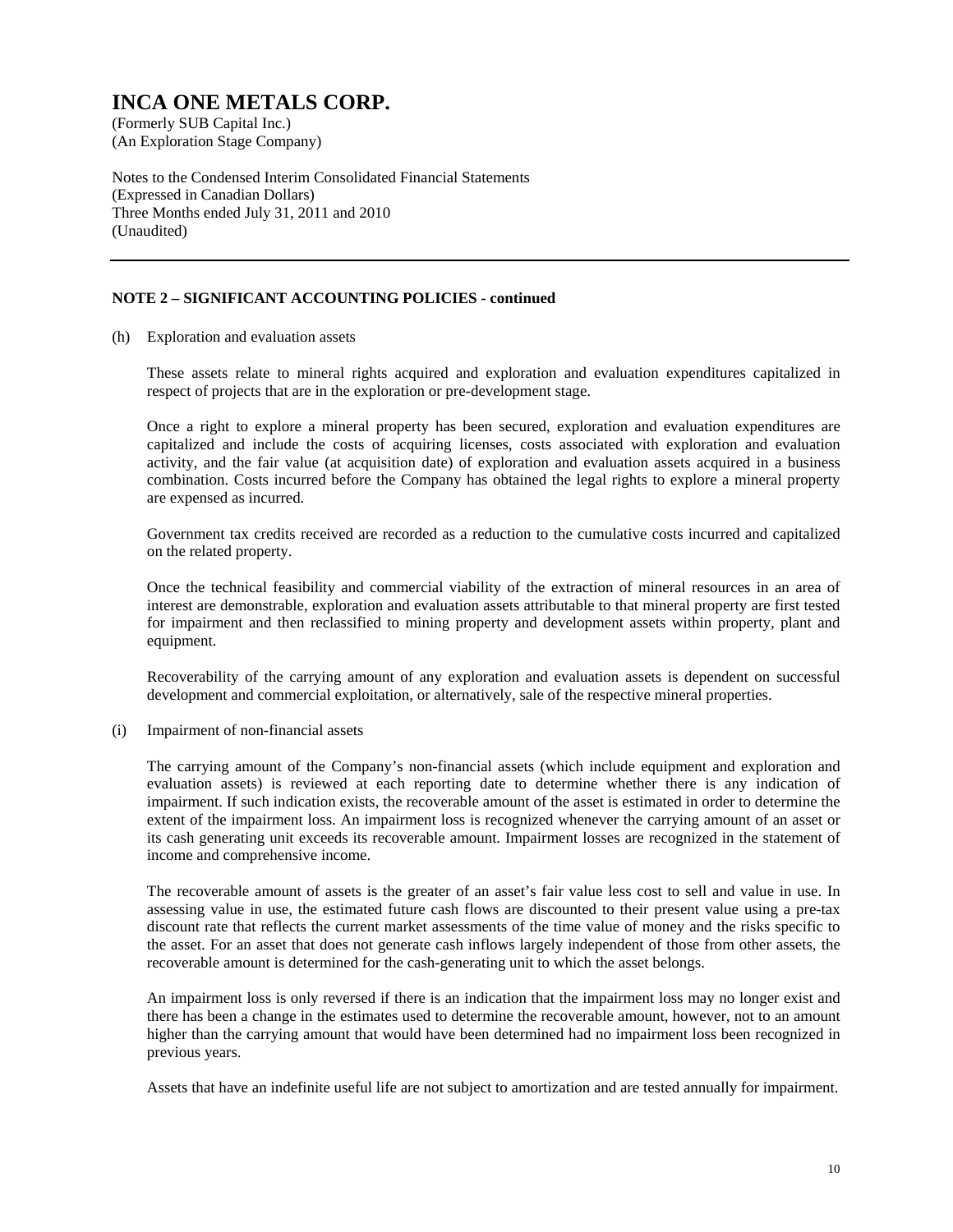(An Exploration Stage Company)

Notes to the Condensed Interim Consolidated Financial Statements (Expressed in Canadian Dollars) Three Months ended July 31, 2011 and 2010 (Unaudited)

### **NOTE 2 – SIGNIFICANT ACCOUNTING POLICIES - continued**

(j) Decommissioning obligation

The liability for a decommissioning obligation, such as site reclamation costs, is recorded when a legal or constructive obligation exists and is recognized in the period in which it is incurred. The Company records the estimated present value of future cash flows associated with site reclamation as a liability when the liability is incurred and increases the carrying value of the related assets for that amount. Subsequently, these capitalized decommissioning costs will be amortized to expense over the life of the related assets using the units-ofproduction method. The liability is accreted to reflect the passage of time and adjusted to reflect changes in the timing and amount of estimated future cash flows.

As at July 31, 2011, April 30, 2011 and May 1, 2010, the Company has not commenced exploration work on its resource property.

(k) Share capital

Incremental costs directly attributable to the issuance of common shares are recognized as a deduction from equity. The proceeds from the exercise of stock options or warrants together with amounts previously recorded over the vesting periods are recorded as share capital. Share capital issued for non-monetary consideration is recorded at an amount based on fair value on the date of issue.

(l) Share-based payments

The Company operates an employee stock option plan. Share-based payments to employees are measured at the fair value of the instruments issued and amortized over the vesting periods. Share-based payments to nonemployees are measured at the fair value of goods or services received or the fair value of the equity instruments issued, if it is determined the fair value of the goods or services cannot be reliably measured, and are recorded at the date the goods or services are received. The corresponding amount is recorded to the option reserve. The fair value of options is determined using a Black–Scholes pricing model which incorporates all market vesting conditions. The number of shares and options expected to vest is reviewed and adjusted at the end of each reporting period such that the amount recognized for services received as consideration for the equity instruments granted shall be based on the number of equity instruments that eventually vest.

(m) Loss per share

The Company calculates basic loss per share using the weighted average number of common shares outstanding during the period. Diluted loss per share is calculated by adjusting the weighted average number of common shares outstanding by an amount that assumes that the proceeds to be received on the exercise of dilutive stock options and warrants are applied to repurchase common shares at the average market price for the period in calculating the net dilution impact. Stock options and warrants are dilutive when the Company has income from continuing operations and the average market price of the common shares during the period exceeds the exercise price of the options and warrants.

As the Company reported losses for the three months ended July 31, 2011 and 2010, basic loss per share is equal to dilutive loss per share for the periods presented.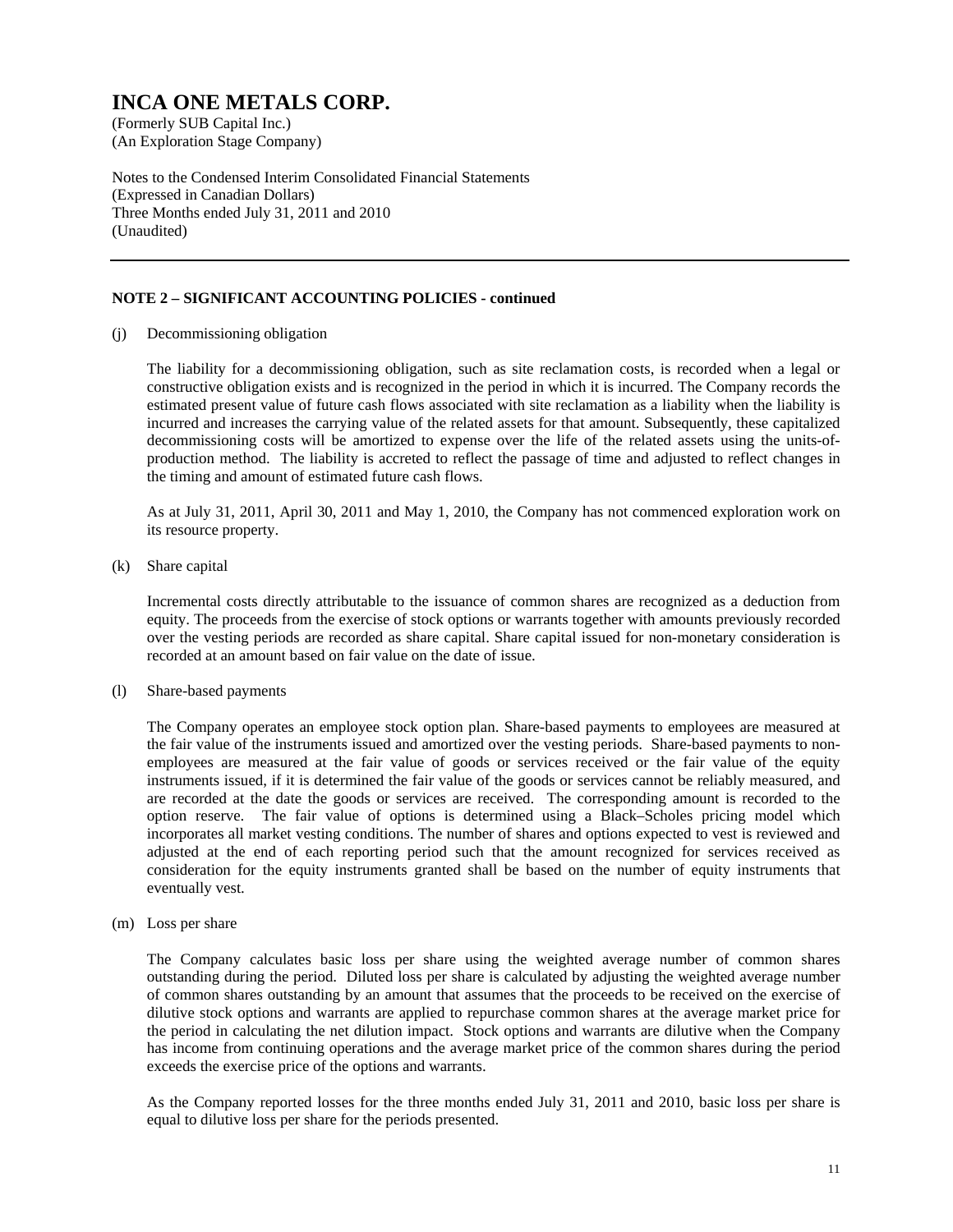(An Exploration Stage Company)

Notes to the Condensed Interim Consolidated Financial Statements (Expressed in Canadian Dollars) Three Months ended July 31, 2011 and 2010 (Unaudited)

### **NOTE 2 – SIGNIFICANT ACCOUNTING POLICIES - continued**

#### (n) Financial instruments

The Company classifies its financial instruments in the following categories: at fair value through profit or loss, loans and receivables, held-to-maturity investments, available-for-sale and financial liabilities. The classification depends on the purpose for which the financial instruments were acquired. Management determines the classification of its financial instruments at initial recognition.

Financial assets are classified at fair value through profit or loss when they are either held for trading in the near future or are designated as such upon initial recognition. They are initially and subsequently recorded at fair value and changes in fair value are recognized in profit or loss for the period.

Loans and receivables are non-derivative financial assets with fixed or determinable payments that are not quoted in an active market and such assets are recognized initially at fair value and subsequently on an amortized cost basis using the effective interest method, less any impairment losses. Loans and receivables are included in current assets, except for maturities greater than 12 months after the end of the reporting period, which are classified as non-current assets.

Held-to-maturity investments are non-derivative financial assets that have fixed maturities and fixed or determinable payments, and it is the Company's intention to hold these investments to maturity. They are initially recorded at fair value and subsequently measured at amortized cost. Held-to-maturity investments are included in non-current assets, except for those which are expected to mature within 12 months after the end of the reporting period.

Available-for-sale financial assets are non-derivative financial assets that are designated as available-for-sale or are not suitable to be classified as financial assets at fair value through profit or loss, loans and receivables or held-to-maturity investments and are subsequently measured at fair value. These are included in current assets. Unrealized gains and losses are recognized in other comprehensive income, except for impairment losses and foreign exchange gains and losses.

Non-derivative financial liabilities (excluding financial guarantees) are recorded at the date of obligation at fair value and are subsequently measured at amortized cost using the effective interest method.

Regular purchases and sales of financial assets are recognized on the trade-date – the date on which the Company commits to purchase the asset.

Financial assets are derecognized when the rights to receive cash flows from the investments have expired or have been transferred and the Company has transferred substantially all risks and rewards of ownership.

At each reporting date, the Company assesses whether there is objective evidence that a financial instrument has been impaired. In the case of available-for-sale financial instruments, a significant and prolonged decline in the value of the instrument is considered to determine whether impairment has arisen.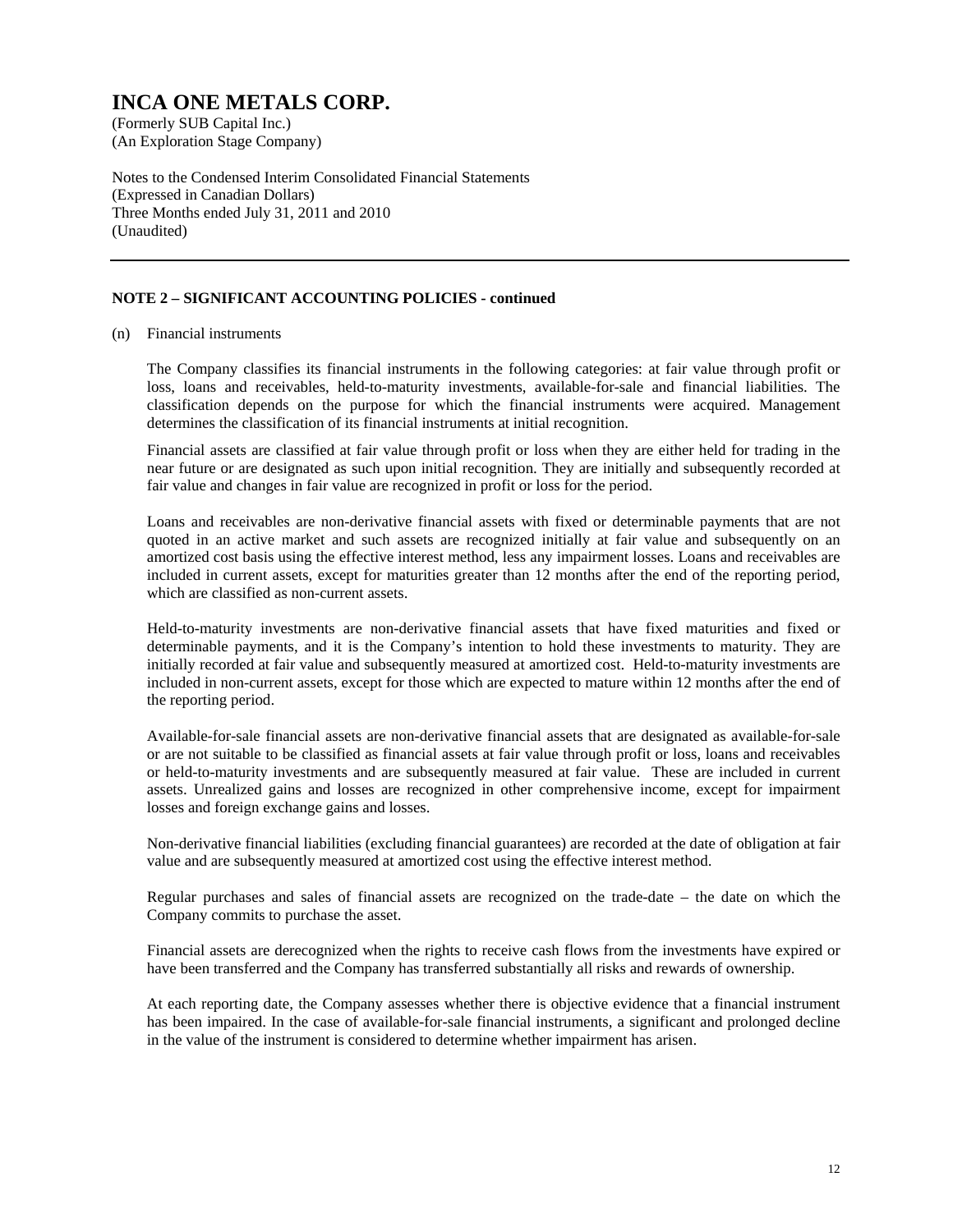(An Exploration Stage Company)

Notes to the Condensed Interim Consolidated Financial Statements (Expressed in Canadian Dollars) Three Months ended July 31, 2011 and 2010 (Unaudited)

#### **NOTE 3 – RECENT ACCOUNTING PRONOUNCEMENTS**

The following IFRS standards have been recently issued by the International Accounting Standards Board ("IASB"): Amendments to IFRS 7 Financial Instruments: Disclosures, IFRS 9 Financial Instruments, IFRS 10 Financial Statements and IFRS 13 Fair Value Measurement. The Company is assessing the impact of these new standards, but does not expect them to have a significant effect on the financial statements.

(a) Amendments to IFRS 7, Financial instruments: Disclosures

 IFRS 7 Financial Instruments: Disclosures ("IFRS 7") was amended by the IASB in October 2010 and provides guidance on identifying transfers of financial assets and continuing involvement in transferred assets for disclosure purposes. The amendments introduce new disclosure requirements for transfers of financial assets including disclosures for financial assets that are not derecognized in their entirety, and for financial assets that are derecognized in their entirety but for which continuing involvement is retained. The amendments are effective for annual periods beginning on or after July 1, 2011.

(b) IFRS 9, Financial instruments

 IFRS 9, Financial Instruments ("IFRS 9") was issued by the IASB on November 12, 2009, and will replace IAS 39, Financial Instruments: Recognition and Measurement ("IAS 39"). IFRS 9 uses a single approach to determine whether a financial asset is measured at amortized costs or fair value, replacing the multiple rules in IAS 39. The approach in IFRS 9 is based on how an entity manages its financial instruments in the context of its business model and the contractual cash flow characteristics of the financial assets. The new standard also requires a single impairment method to be used, replacing the multiple impairment methods in IAS 39. IFRS 9 is effective for annual periods beginning on or after January 1, 2013. The Company is currently evaluating the impact of IFRS 9 on its financial statements.

(c) IFRS 10, Financial statements

 IFRS 10 Financial Statements ("IFRS 10") provides a single model to be applied in the control analysis for all investees, including entities that currently are SPEs in the scope of SIC-12. In addition, the consolidation procedures are carried forward substantially unmodified from IAS 27 (2008). The Company intends to adopt IFRS 10 in its financial statements for the annual period beginning on May 1, 2013 and is currently evaluating the impact on its consolidated financial statements.

(d) IFRS 13, Fair value measurement

 IFRS 13, Fair Value Measurement ("IFRS 13") was issued by the IASB on May 12, 2011. The new standard converges IFRS and US GAAP on how to measure fair value and the related fair value disclosures. The new standard creates a single source of guidance for fair value measurements, where fair value is required or permitted under IFRS, by not changing how fair value is used but how it is measured. The focus will be on an exit price. IFRS 13 is effective for annual periods beginning on or after January 1, 2013, with early adoption permitted.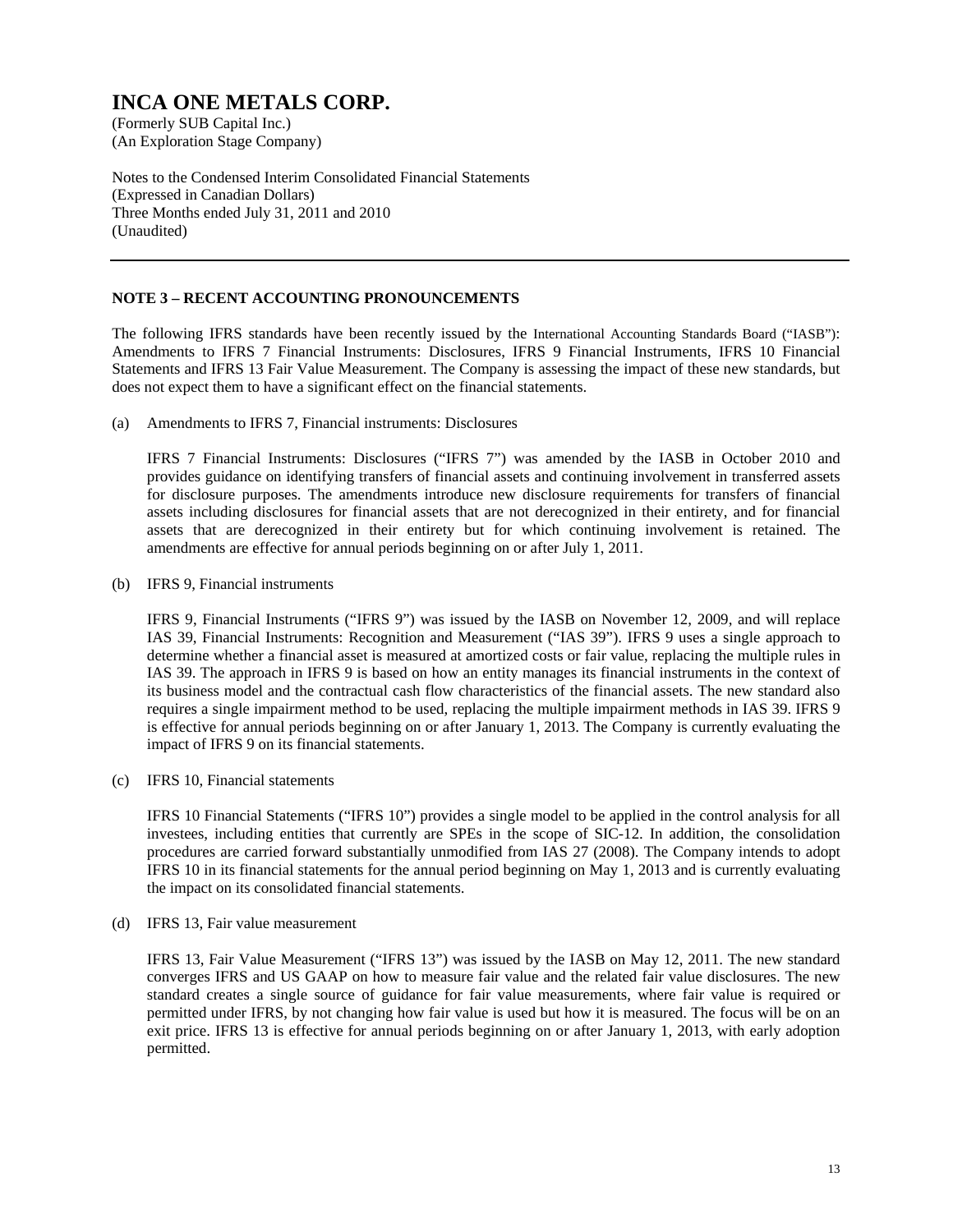(An Exploration Stage Company)

Notes to the Condensed Interim Consolidated Financial Statements (Expressed in Canadian Dollars) Three Months ended July 31, 2011 and 2010 (Unaudited)

### **NOTE 4 – RECEIVABLES AND ADVANCES**

|                                               | July 31,<br>2011 | April 30,<br>2011 | May $1$ ,<br>2010 |
|-----------------------------------------------|------------------|-------------------|-------------------|
|                                               | \$               |                   |                   |
| Share subscription receipts in transit        |                  | 1.599             | 218,290           |
| <b>HST</b> recoverable                        | 76,516           | 42,253            | 10,439            |
| Interest receivable                           | 1,539            | 450               |                   |
| Advances to Minera Huaquillas SAC (Note 6(a)) | 64,890           |                   |                   |
| Advances receivable (Note $6(a)$ )            | 123,750          |                   |                   |
|                                               | 266,695          | 44,302            | 228,729           |

As at April 30, 2011, there was a share subscription receipt in transit of \$1,599 from the exercise of 222,222 warrants at \$0.125 per share which was received during the three months ended July 31, 2011.

On April 28, 2010, the Company issued 2,425,444 common shares at \$0.09 per share pursuant to a private placement which the Company's lawyer was holding against payments in transit of \$218,290, all of which were received during the year ended April 30, 2011.

#### **NOTE 5 – EQUIPMENT**

|                          | Computer |
|--------------------------|----------|
| Costs:                   | \$       |
|                          |          |
| May 1, 2010              |          |
| April 30, 2011           | 2,731    |
| July 31, 2011            | 3,641    |
|                          |          |
| Depreciation:            |          |
| May 1, 2010              |          |
| April 30, 2011           | 410      |
| Balance, July 31, 2011   | 618      |
|                          |          |
| <b>Carrying amounts:</b> |          |
| May 1, 2010              |          |
| April 30, 2011           | 2,321    |
| July 31, 2011            | 3,023    |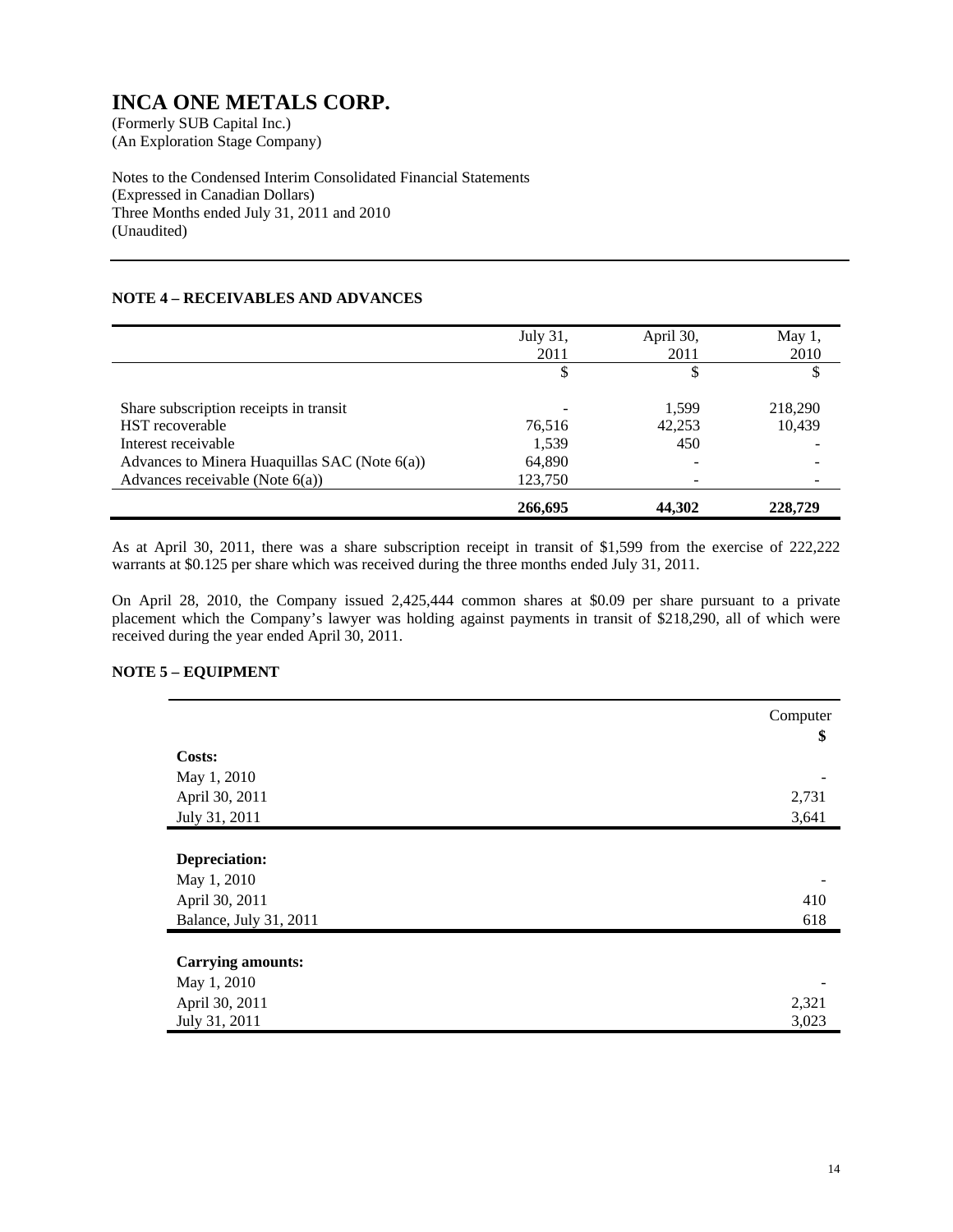(An Exploration Stage Company)

Notes to the Condensed Interim Consolidated Financial Statements (Expressed in Canadian Dollars) Three Months ended July 31, 2011 and 2010 (Unaudited)

### **NOTE 6 – EXPLORATION AND EVALUATION ASSETS**

|                                           | Las Huaquillas | Thorburn Lake        |           |
|-------------------------------------------|----------------|----------------------|-----------|
|                                           | project        | property             |           |
|                                           | Peru           | Saskatchewan, Canada | Total     |
|                                           | (a)            | (b)                  |           |
|                                           | \$             | \$                   | \$        |
| <b>Balance, May 1, 2010</b>               |                |                      |           |
| <b>Acquisition Costs:</b>                 |                |                      |           |
| <b>Cash Consideration</b>                 | 74,175         | 30,000               | 104,175   |
| Others (Professional and Regulatory Fees) | 83,922         | 10,545               | 94,467    |
| <b>Impairment of resource property</b>    |                | (40, 545)            | (40, 545) |
| Balance, April 30, 2011                   | 158,097        |                      | 158,097   |
| <b>Acquisition Costs:</b>                 |                |                      |           |
| <b>Cash Consideration</b>                 | 60,740         |                      | 60,740    |
| Others (Professional and Regulatory Fees) | 107,573        |                      | 107,573   |
| <b>Balance, July 31, 2011</b>             | 326,410        |                      | 326,410   |

(a) Las Huaquillas project

On March 25, 2011, the Company entered into a definitive letter agreement (the "Agreement") with Rial Minera SAC ("Rial") and its shareholders (collectively the "Optionors") pursuant to which the Company has been granted an option to acquire all of the issued and outstanding shares of Rial (the "Rial Shares"). Rial is a private Peruvian company that owns a 100% interest in the Las Huaquillas gold-copper project (the "Project") located in the Department of Cajamarca in northern Peru. Pursuant to the Agreement, the Company can acquire 100% of the Rial Shares, of which 95% may be acquired by (a) paying an aggregate of US\$5,000,000 to the Optionors; (b) issuing 5,000,000 common shares of the Company to the Optionors; and (c) incurring exploration expenditures of US\$10,000,000 over a period of four years as follows: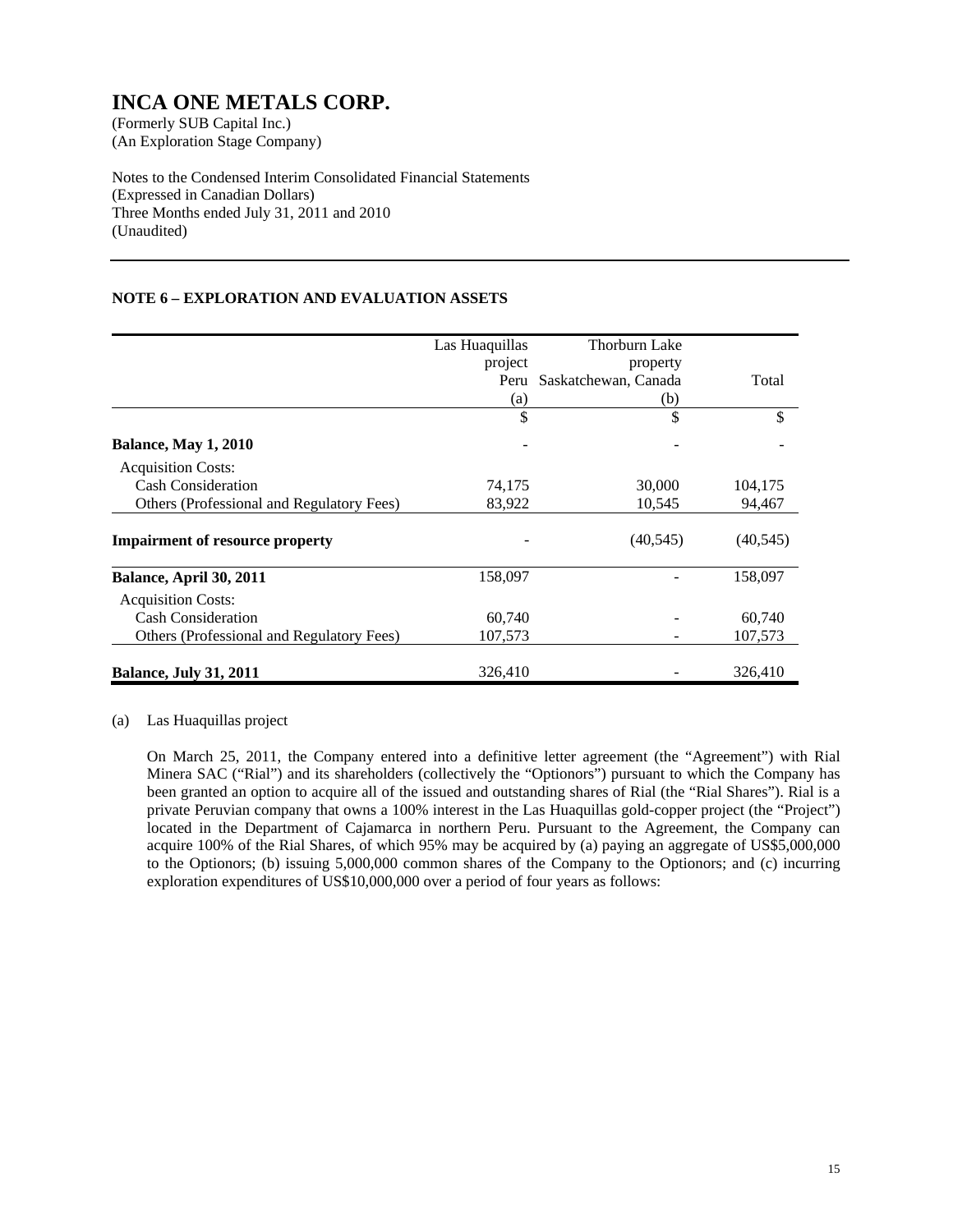(An Exploration Stage Company)

Notes to the Condensed Interim Consolidated Financial Statements (Expressed in Canadian Dollars) Three Months ended July 31, 2011 and 2010 (Unaudited)

### **NOTE 6 – EXPLORATION AND EVALUATION ASSETS - continued**

(a) Las Huaquillas project - continued

|                                                                                                                                                                                                        |                                   | Common                          |
|--------------------------------------------------------------------------------------------------------------------------------------------------------------------------------------------------------|-----------------------------------|---------------------------------|
|                                                                                                                                                                                                        | Cash                              | shares                          |
|                                                                                                                                                                                                        | US\$                              | #                               |
| Within 5 days of execution of the Letter Agreement<br>Within 5 days of Exchange approval<br>Concurrently with the execution of the public deed                                                         | 75,000 Paid<br>$125.000^{(1)(2)}$ | $200,000^{(1)}$                 |
| formalizing the mining assignment agreement ("dated"<br>July 26, 2011")<br>Within 5 days from the date in which the Supreme<br>Decree is granted and published in the Official<br>Gazette "EI Peruano" | 50,000Paid<br>125,000             | 125,000                         |
|                                                                                                                                                                                                        |                                   |                                 |
| On or before January 26, 2012<br>On or before July 26, 2012<br>On or before July 26, 2013                                                                                                              | 125,000<br>375,000<br>1,500,000   | 125,000<br>375,000<br>1,500,000 |
| On or before July 26, 2014<br>On or before July 26, 2015                                                                                                                                               | 1,500,000<br>1,125,000            | 1,550,000<br>1,125,000          |
| Total                                                                                                                                                                                                  | 5,000,000                         | 5,000,000                       |

 $(1)$  Paid and issued subsequent to July 31, 2011.

 Upon the Company acquiring 95% of the Rial Shares, a 1% net smelter royalty shall be payable to the Optionors on all future production. After completion of the above cash and share payments and exploration expenditures, the Company may earn a further 5% of the Rial Shares by issuing an additional 3,000,000 common shares of the Company to one of the Optionors within 15 days of notice of exercise of the option ("Second Option"). In addition, the Company shall issue to one of the Optionors as bonus payments one common share of the Company per each new ounce of gold or gold equivalent that is found or determined to exist on the project, in excess of 560,000 ounces of gold or gold equivalent, to be delivered upon public announcement of such discovery.

Pursuant to the Agreement, Rial entered into a mining assignment agreement dated July 26, 2011 with Minera Huaquillas SAC ("Minera"), a Peruvian company engaged in the exploration of mineral properties, whereby Rial assigned all of its exploration rights and obligations related to the Project to Minera for a period of four years. On May 24, 2011, the Company entered into a loan agreement with Minera pursuant to which the Company will advance to Minera up to US\$100,000 to fund its exploration activities on the Project. The loan is non-interest bearing and due within one year from the date of the last amount advanced. (Note 4)

<sup>&</sup>lt;sup>(2)</sup> The Company advanced US\$125,000 (CAD\$123,750) to the Optionors pursuant to a loan agreement dated June 28, 2011. The loan was advanced against the above cash consideration to be paid to the Optionors. The loan was non-interest bearing and was to be settled upon the Company's receipt of Exchange approval of the acquisition. The Company received Exchange approval on August 19, 2011. (Note 4)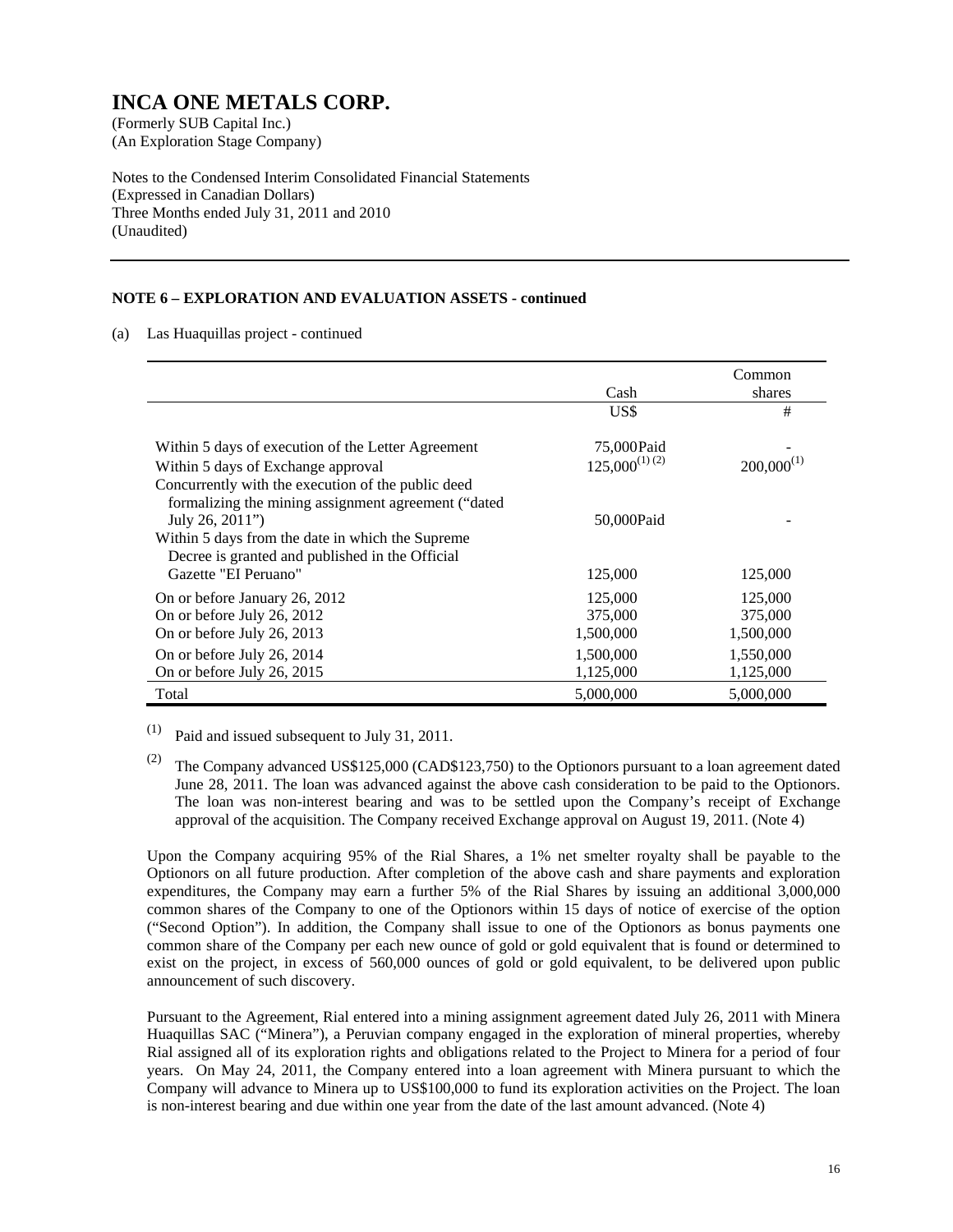(An Exploration Stage Company)

Notes to the Condensed Interim Consolidated Financial Statements (Expressed in Canadian Dollars) Three Months ended July 31, 2011 and 2010 (Unaudited)

#### **NOTE 6 – EXPLORATION AND EVALUATION ASSETS - continued**

(a) Las Huaquillas project – continued

As consideration for the acquisition, the Company entered into a finder's fee agreement dated July 31, 2011 and shall pay a finder's fee of US\$282,500 and 400,000 common shares over a period of four years as follows:

|                                                                                                                                                                                               | Cash                            | Common<br>shares |
|-----------------------------------------------------------------------------------------------------------------------------------------------------------------------------------------------|---------------------------------|------------------|
|                                                                                                                                                                                               | US\$                            | #                |
| Within 5 days of execution of the Letter Agreement<br>Within 5 days of Exchange approval<br>Concurrently with the execution of the public deed<br>formalizing the Mining Assignment Agreement | $7,500^{(1)}$<br>$12,500^{(1)}$ | $10,000^{(1)}$   |
| ("dated July 26, 2011")<br>Within 5 days from the date in which the Supreme<br>Decree is granted and published in the Official<br>Gazette "EI Peruano"                                        | $5,000^{(1)}$<br>10,625         | 6,250            |
| On or before January 26, 2012                                                                                                                                                                 | 9,375                           | 6,250            |
| On or before July 26, 2012                                                                                                                                                                    | 28,125                          | 18,750           |
| On or before July 26, 2013                                                                                                                                                                    | 78,125                          | 75,000           |
| On or before July 26, 2014                                                                                                                                                                    | 75,000                          | 77,500           |
| On or before July 26, 2015                                                                                                                                                                    | 56,250                          | 56,250           |
| Within 15 days as of the date in which the Second<br>Option is exercised by the Company                                                                                                       |                                 | 150,000          |
| Total                                                                                                                                                                                         | 282,500                         | 400,000          |

 $(1)$  Paid and issued subsequent to July 31, 2011.

#### (b) Thorburn Lake property

On June 25, 2010, the Company entered into an option agreement with Unity Energy Corp. ("Unity") whereby the Company could earn a 75% interest in the Thorburn Lake Property located within the Athabasca Basin, in the La Ronge Mining District of northern Saskatchewan (the "Property").

Unity had an option to acquire a 100% undivided interest in the Property pursuant to an agreement dated February 22, 2010 with GWN Investment Ltd. ("GWN") by paying GWN an aggregate of \$610,000 over a period of three years, issuing 750,000 common shares of Unity to GWN and incurring \$2,500,000 in exploration expenditures on the Property. In addition, there was reserved to GWN a 1% net smelter return ("NSR") which may be purchased at any time by Unity by paying GWN \$1,000,000 less all amounts previously received by GWN as NSR payments.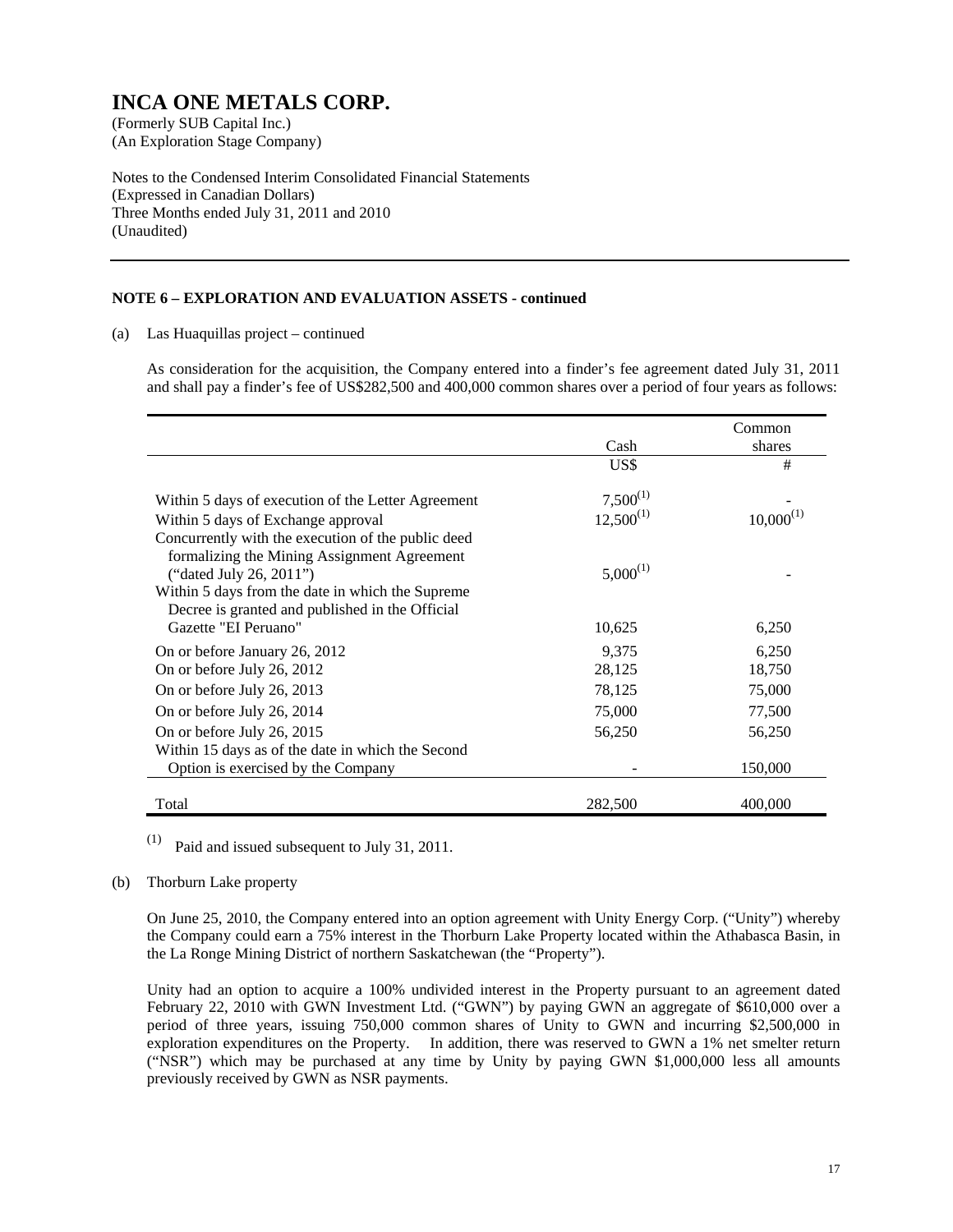(An Exploration Stage Company)

Notes to the Condensed Interim Consolidated Financial Statements (Expressed in Canadian Dollars) Three Months ended July 31, 2011 and 2010 (Unaudited)

#### **NOTE 6 – EXPLORATION AND EVALUATION ASSETS - continued**

(b) Thorburn Lake property – continued

The Company could exercise the Option by paying Unity \$30,000 (paid), making the above Underlying Payments directly to GWN and incurring \$2,400,000 in exploration expenditures prior to February 22, 2014, including not less than \$200,000 on or before December 31, 2011.

During the year ended April 30, 2011, the Company determined that it would not pursue the option agreement for the Thorburn Lake Property and as a result, \$40,545 in resource property costs was written off.

#### **NOTE 7 – LOANS PAYABLE**

During the year ended April 30, 2011, the Company arranged for loans totaling \$120,000 pursuant to loan agreements dated August 16, 2010. The loans have a term of one year maturing August 31, 2011 and bear interest at 12% per annum. As at April 30, 2011, \$60,000 of the \$120,000 loan was payable to a company controlled by an officer of the Company. During the three months ended July 31, 2011, the loans were fully repaid, and the Company paid \$1,105 (2010 - \$Nil) in interest on the loans.

### **NOTE 8 – SHARE CAPITAL AND RESERVES**

a) Authorized

Unlimited number of voting common shares without par value.

b) Issued share capital

At July 31, 2011, there were 22,311,124 issued and fully paid common shares (April 30, 2011 – 16,471,707).

c) Share issuances

During the three months ended July 31, 2011, the Company completed a private placement of 5,000,000 units at \$0.40 per unit for gross proceeds of \$2,000,000. Each unit consisted of one common share and one-half of one share purchase warrant. Each share purchase warrant entitles the holder to acquire one additional common share of the Company at \$0.75 per share expiring June 30, 2013. The warrants are subject to an acceleration provision whereby the warrant holders will be required to exercise their warrants within a period of 30 days if the Company's common shares close at or above \$1.00 per share for 10 consecutive trading days, otherwise the warrants will, if not exercised, expire at the end of such 30 day period. Share issue costs with respect to the private placement totaled \$183,582, which included finders' fees of \$136,790, 87,750 common shares at a fair value of \$35,100 and regulatory expenses of \$11,692.

 During the three months ended July 31, 2011, 751,667 common shares were issued on exercise of 751,667 warrants at \$0.125 for proceeds of \$93,958.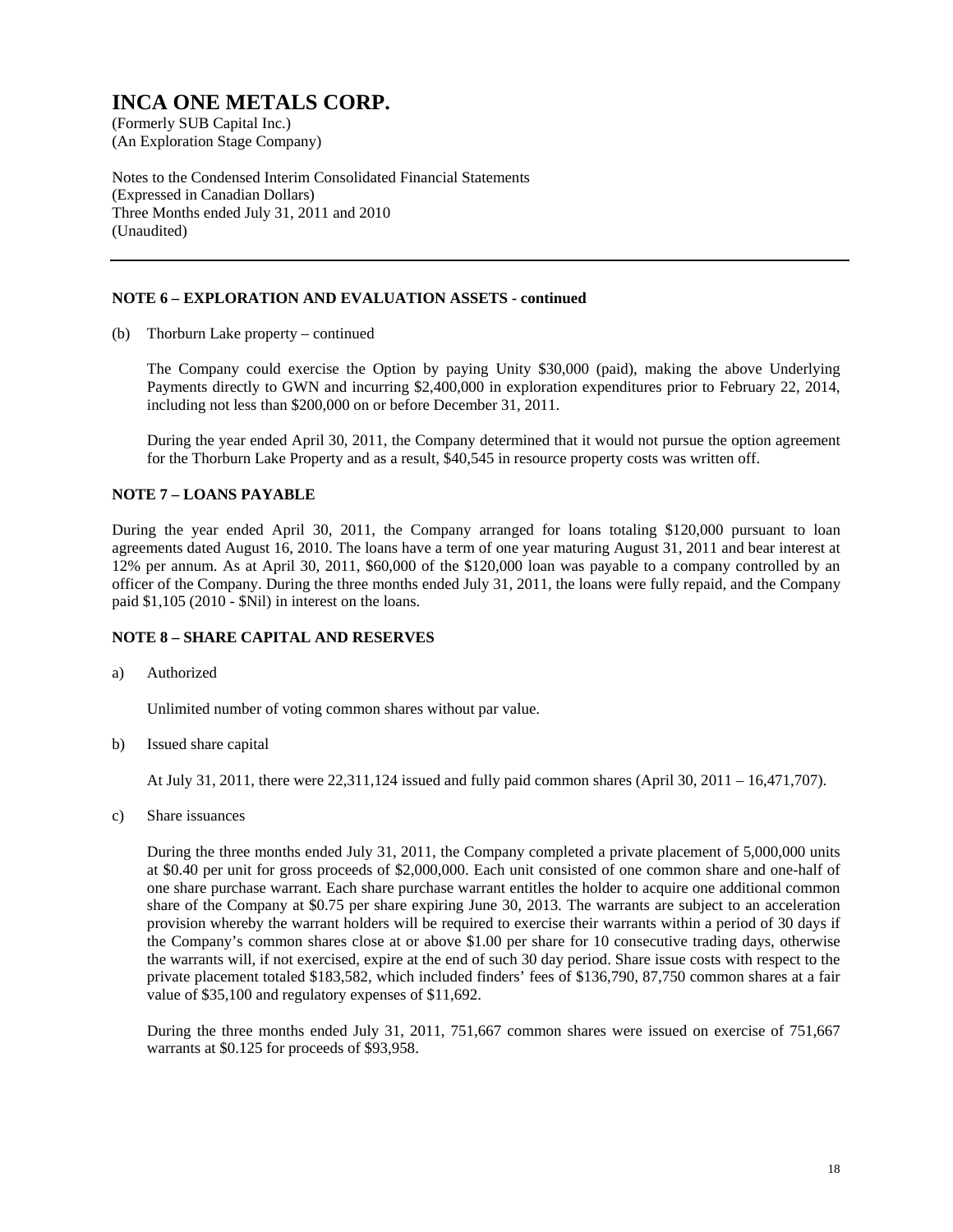(An Exploration Stage Company)

Notes to the Condensed Interim Consolidated Financial Statements (Expressed in Canadian Dollars) Three Months ended July 31, 2011 and 2010 (Unaudited)

### **NOTE 8 – SHARE CAPITAL AND RESERVES - continued**

c) Share issuances - continued

 During the year ended April 30, 2011, the Company completed a private placement of 805,001 units at \$0.09 per unit for gross proceeds of \$72,450. Each unit consisted of one common share and one common share purchase warrant entitling its holder to acquire an additional common share at \$0.125 per share on or before May 27, 2011. Share issue costs with respect to this private placement totaled \$19,147, which included 80,500 common shares at a fair value of \$7,245 and Legal fees of \$11,902.

 During the year ended April 30, 2011, 6,064,412 common shares were issued for gross proceeds of \$758,052 on the exercise of 6,064,412 warrants at \$0.125 per share.

 During the year ended April 30, 2011, 12,000 stock options at \$0.22 per share were exercised for total proceeds of \$2,640. A reclassification of \$2,448 from contributed surplus to share capital was recorded on the exercise of these options.

d) Escrow shares

As of July 31, 2011, the Company has 1,674,666 (April 30, 2011 – 1,674,666) common shares held in escrow. Pursuant to an escrow agreement dated July 7, 2010, 1,196,444 common shares of the Company were deposited in escrow in connection with the Company's Change of Business. In addition, a total of 260,000 stock options (120,000 at \$0.135 expiring February 18, 2015 and 140,000 at \$0.125 expiring April 17, 2015) and share purchase warrants to purchase up to 1,036,444 common shares of the Company at \$0.125 expiring April 28, 2011, are also subject to the escrow agreement. During the year ended April 30, 2011, 777,333 warrants were exercised and 777,333 common shares were deposited into escrow.

Under the escrow agreement, 10% of the escrowed securities were released from escrow following receipt of Exchange approval of the Change of Business. The remaining 90% of the securities will be released from escrow in increments of 15% every six months thereafter over a period of thirty six months. In the event the Company becomes a Tier 1 issuer of the Exchange, the escrow release schedule will be accelerated to 18 months.

On July 26, 2010, 109,246 common shares held in escrow pursuant to an escrow agreement dated January 10, 2007 were cancelled and returned to treasury.

A summary of the status of the escrow shares outstanding follows:

|                                           | <b>Escrow</b> shares |
|-------------------------------------------|----------------------|
|                                           | #                    |
|                                           |                      |
| <b>Balance, May 1, 2010</b>               | 109,246              |
| Cancelled                                 | (109, 246)           |
| Deposited                                 | 1,196,444            |
| Warrants exercised                        | 777,333              |
| Released                                  | (299, 111)           |
| Balance, July 31, 2011 and April 30, 2011 | 1,674,666            |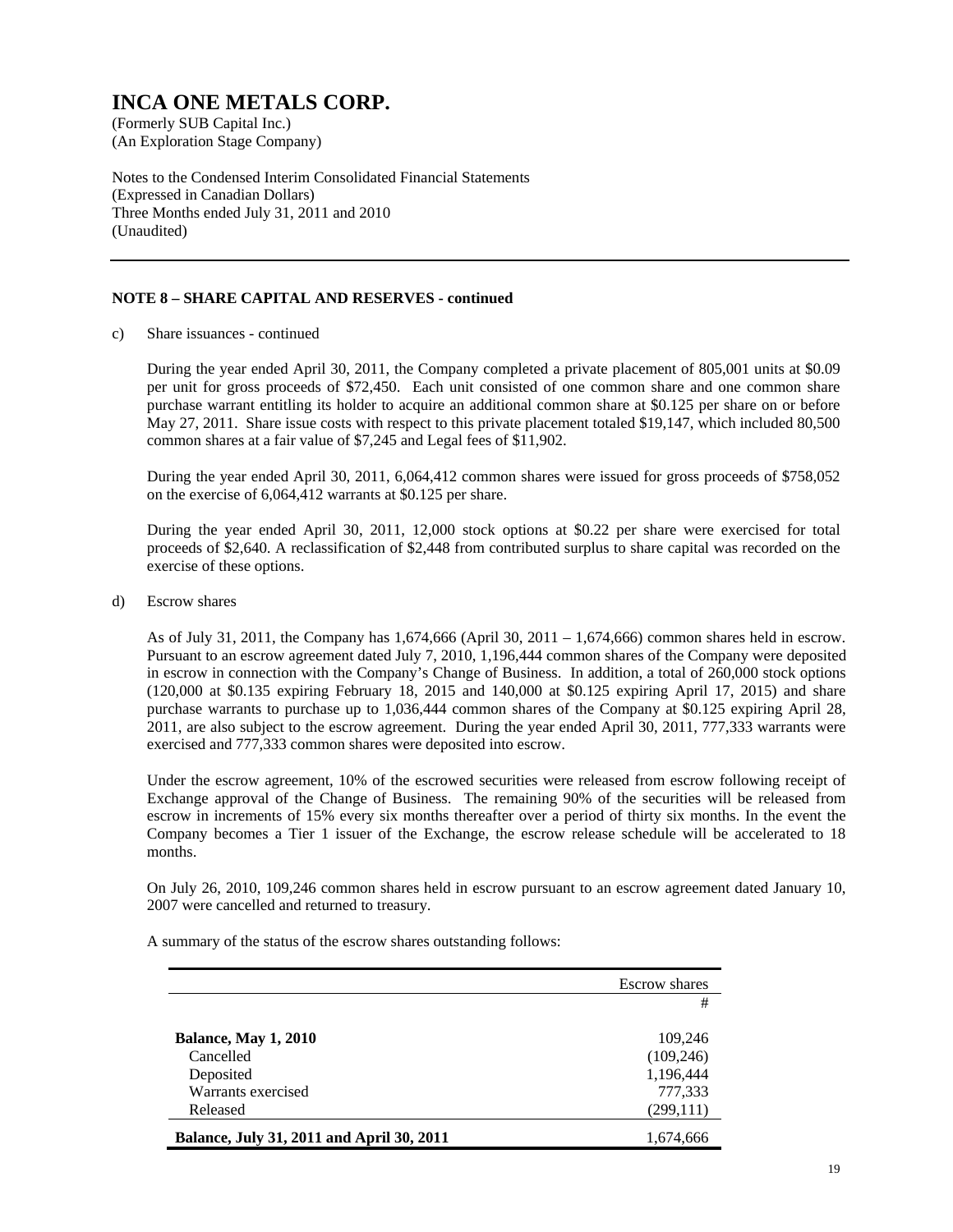(An Exploration Stage Company)

Notes to the Condensed Interim Consolidated Financial Statements (Expressed in Canadian Dollars) Three Months ended July 31, 2011 and 2010 (Unaudited)

### **NOTE 8 – SHARE CAPITAL AND RESERVES - continued**

e) Stock options

The Company adopted an incentive stock option plan, which provides that the Board of Directors of the Company may from time to time, in its discretion, and in accordance with the Exchange requirements, grant to directors, officers, employees and consultants to the Company, non-transferable options to purchase common shares, provided that the number of common shares reserved for issuance will not exceed 10% of the issued and outstanding common shares of the Company. Stock options will be exercisable for a period of up to 10 years from the date of grant.

In connection with the foregoing, the number of common shares reserved for issuance to any individual director or officer will not exceed five percent (5%) of the issued and outstanding common shares and the number of common shares reserved for issuance to all consultants will not exceed two percent (2%) of the issued and outstanding common shares. Options may be exercised no later than 90 days following cessation of the optionee's position with the Company, provided that if the cessation of office, directorship, or consulting arrangement was by reason of death, the option may be exercised within a maximum period of twelve months after such death, subject to the expiry date of such option.

|                         |           | Weighted              |
|-------------------------|-----------|-----------------------|
|                         |           | Average               |
|                         |           |                       |
|                         | Options   | <b>Exercise Price</b> |
|                         | #         | \$                    |
| Balance, May 1, 2010    | 911,000   | 0.128                 |
| Granted                 | 136,000   | 0.220                 |
| Exercised               | (12,000)  | (0.220)               |
|                         |           |                       |
| Balance, April 30, 2011 | 1,035,000 | 0.140                 |
| Granted                 | 1,196,000 | 0.452                 |
|                         |           |                       |
| Balance, July 31, 2011  | 2,231,000 | 0.307                 |

A summary of the status of the options outstanding follows:

The following table summarizes the options outstanding as at July 31, 2011: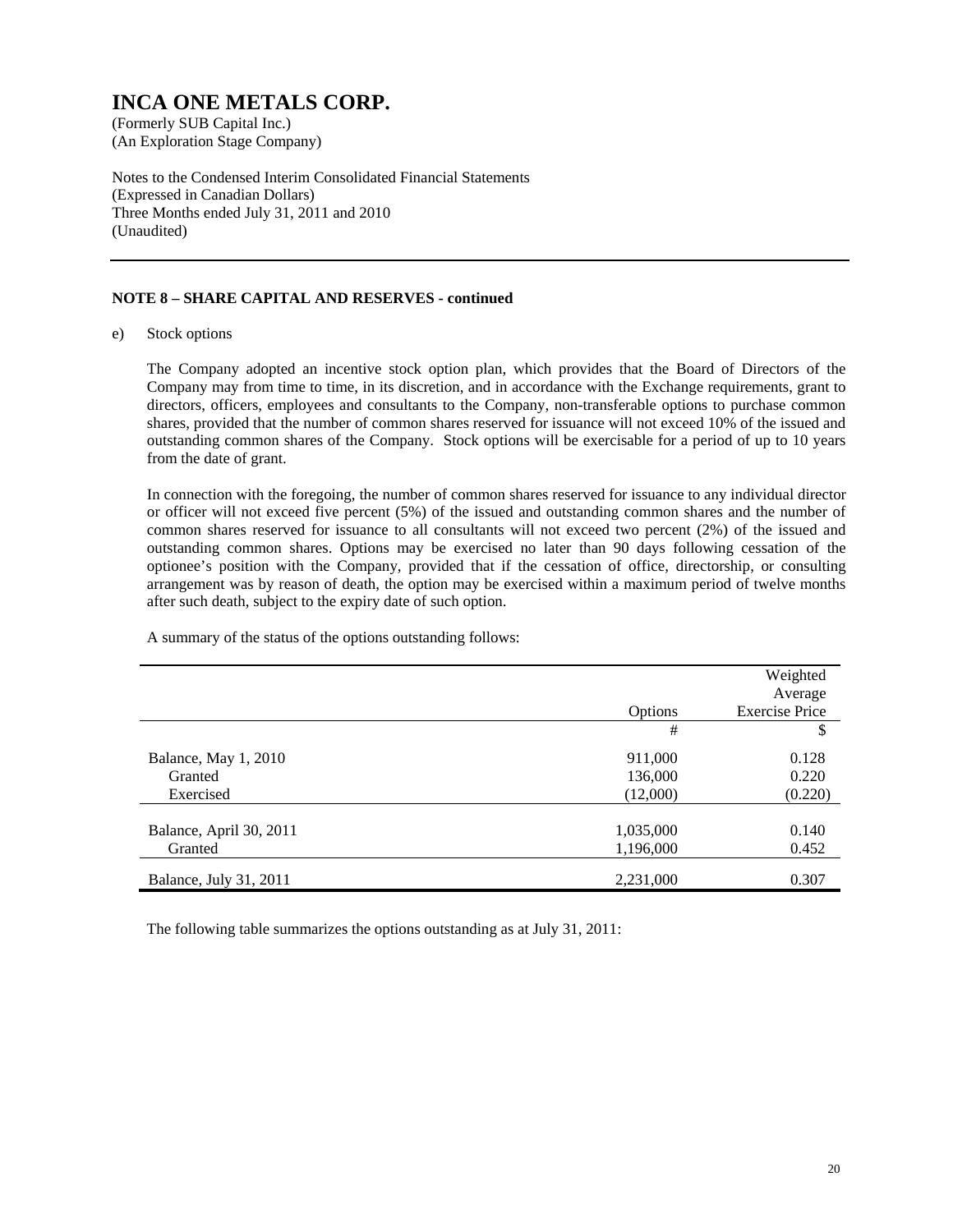(An Exploration Stage Company)

Notes to the Condensed Interim Consolidated Financial Statements (Expressed in Canadian Dollars) Three Months ended July 31, 2011 and 2010 (Unaudited)

### **NOTE 8 – SHARE CAPITAL AND RESERVES - continued**

e) Stock options - continued

|                          | Weighted<br>Average |          |                    |             |
|--------------------------|---------------------|----------|--------------------|-------------|
|                          | Remaining           | Exercise |                    | Options     |
| <b>Options</b>           | Contractual Life    | Price    | <b>Expiry Date</b> | Exercisable |
| #                        |                     | \$       |                    | #           |
| $311,000^{(1)}$          | 3.56 years          | 0.135    | February 18, 2015  | 311,000     |
| $600,000$ <sup>(1)</sup> | 3.69 years          | 0.125    | April 7, 2015      | 600,000     |
| 124,000                  | 9.26 years          | 0.220    | September 23, 2020 | 124,000     |
| 376,000                  | 9.79 years          | 0.500    | May 13, 2021       | 94,000      |
| 820,000                  | 9.98 years          | 0.430    | July 21, 2021      | 317,500     |
| 2,231,000                | 7.32 years          | 0.307    |                    | 1,446,500   |

 $(1)$  Of these options, 120,000 and 140,000 are held in escrow respectively (Note 8(d)).

During the three months ended July 31, 2011, the Company recognized share-based compensation expense of \$221,244 (2010 - \$Nil) for stock options granted to directors, officers and employees.

The fair value of stock options was estimated using the Black-Scholes options pricing model with the following weighted average assumptions:

|                                        | 2011       | 2010 |
|----------------------------------------|------------|------|
| Risk-Free Annual Interest Rate         | 2.21%      |      |
| Expected Annual Dividend Yield         | $0\%$      |      |
| <b>Expected Stock Price Volatility</b> | 196.49%    |      |
| Average Expected Life of Options       | 5.61 years |      |

The weighted average fair value of stock options granted during the three months ended July 31, 2011 was \$0.41 (2010 - \$Nil) per option.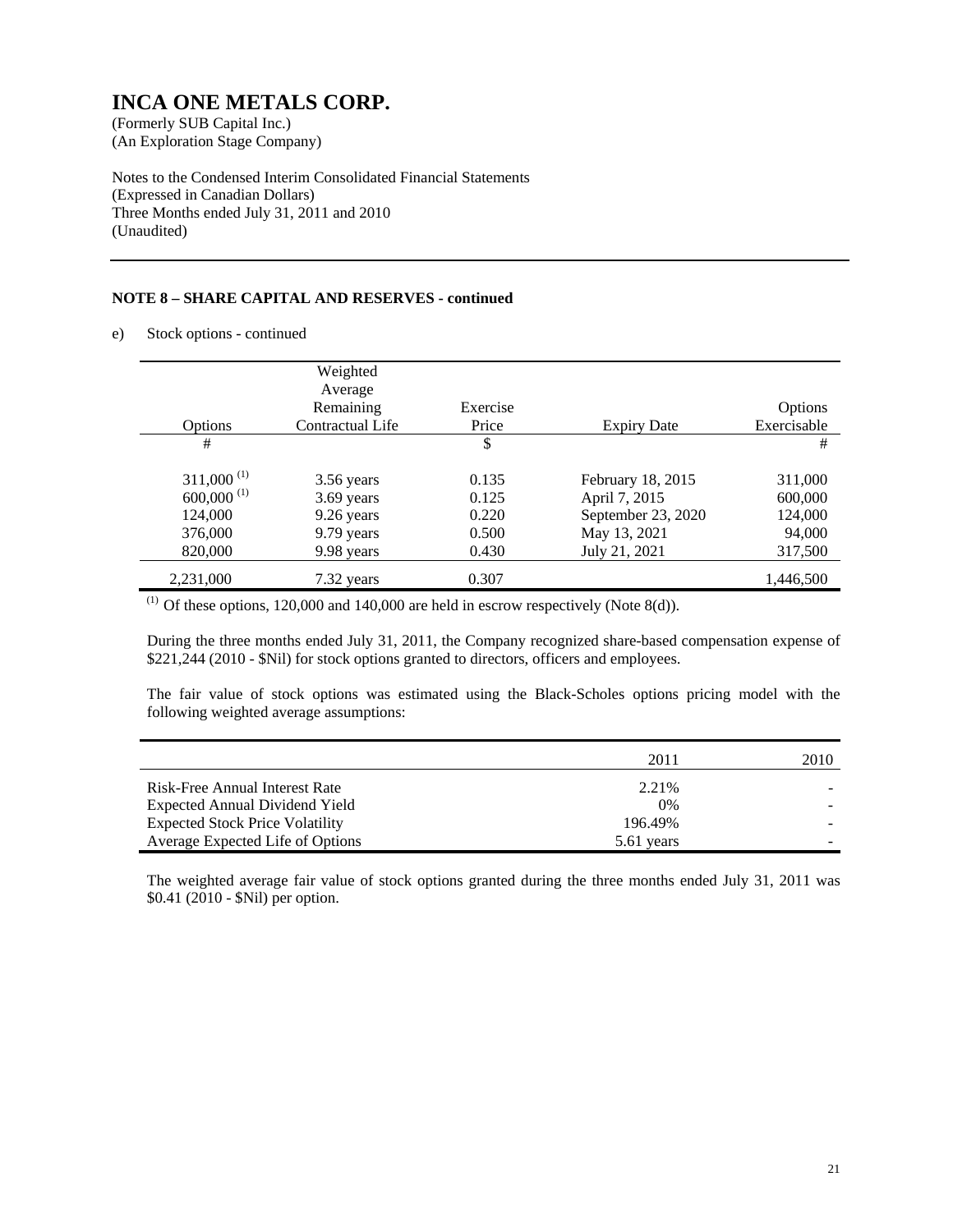(An Exploration Stage Company)

Notes to the Condensed Interim Consolidated Financial Statements (Expressed in Canadian Dollars) Three Months ended July 31, 2011 and 2010 (Unaudited)

### **NOTE 8 – SHARE CAPITAL AND RESERVES - continued**

f) Warrants

Each whole warrant entitles the holder to purchase one common share of the Company. A summary of the status of the warrants outstanding follows:

|                         |             | Weighted<br>Average   |
|-------------------------|-------------|-----------------------|
|                         | Warrants    | <b>Exercise Price</b> |
|                         | #           | \$                    |
| Balance, May 1, 2010    | 7,396,430   | 0.370                 |
| <b>Issued</b>           | 805,001     | 0.125                 |
| Exercised               | (6,064,412) | 0.125                 |
|                         |             |                       |
| Balance, April 30, 2011 | 2,137,019   | 0.965                 |
| <b>Issued</b>           | 2,500,000   | 0.750                 |
| Exercised               | (751, 667)  | 0.125                 |
|                         |             |                       |
| Balance, July 31, 2011  | 3,885,352   | 0.989                 |

The following table summarizes the share purchase warrants outstanding at July 31, 2011:

|           | Weighted         |          |                    |
|-----------|------------------|----------|--------------------|
|           | Average          |          |                    |
|           | Remaining        | Exercise |                    |
| Warrants  | Contractual Life | Price    | <b>Expiry Date</b> |
| #         |                  | \$       |                    |
| 125,000   | $0.45$ years     | 2.000    | January 12, 2012   |
| 916,666   | $0.78$ years     | 1.500    | May 9, 2012        |
| 343,686   | 1.37 years       | 1.000    | December 12, 2012  |
| 2,500,000 | 1.92 years       | 0.750    | June 30, 2013      |
| 3,885,352 | $1.55$ years     | 0.989    |                    |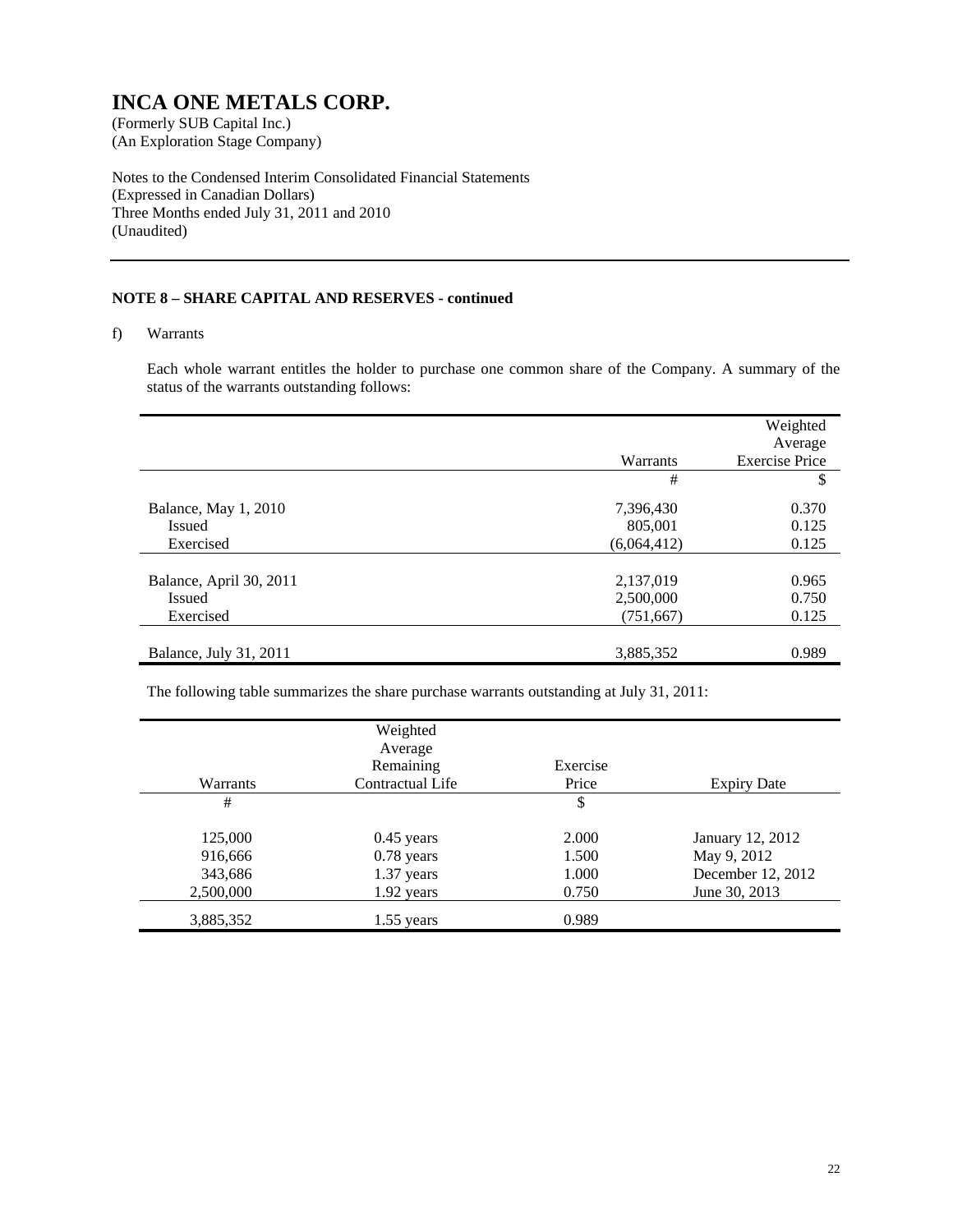(An Exploration Stage Company)

Notes to the Condensed Interim Consolidated Financial Statements (Expressed in Canadian Dollars) Three Months ended July 31, 2011 and 2010 (Unaudited)

### **NOTE 8 – SHARE CAPITAL AND RESERVES - continued**

g) Loss per share

Basic loss per share is computed by dividing net loss for the period, applicable to common shareholders, by the weighted average number of common shares outstanding for the period, including contingently issuable shares when the conditions necessary for the issuance have been met. Diluted loss per share is calculated in a similar number except that the weighted average number of common shares outstanding is increased to include potential common shares from the assumed exercise of options, warrants and convertible securities, if dilutive.

| Three months ended July 31,                           | 2011       | 2010       |
|-------------------------------------------------------|------------|------------|
|                                                       | \$         |            |
| Loss per share - basic and diluted                    | 0.02       |            |
| Loss for the period                                   | 389,707    | 28,179     |
|                                                       | #          | #          |
| Weighted average number of shares - basic and diluted | 18,844,856 | 10,247,165 |

### **NOTE 9 – RELATED PARTY TRANSACTIONS**

#### (a) Related party transactions

The Company incurred the following transactions with companies that are controlled by an officer of the Company and with companies having a director and an officer in common:

| Three months ended July 31,         | 2011   | 2010   |
|-------------------------------------|--------|--------|
|                                     |        |        |
| Office, rent and administration     | 9,900  | 3,300  |
| Legal fees and share issuance costs | 13,682 | 13,890 |
| Interest paid                       | 493    |        |
|                                     | 24,075 | 17.190 |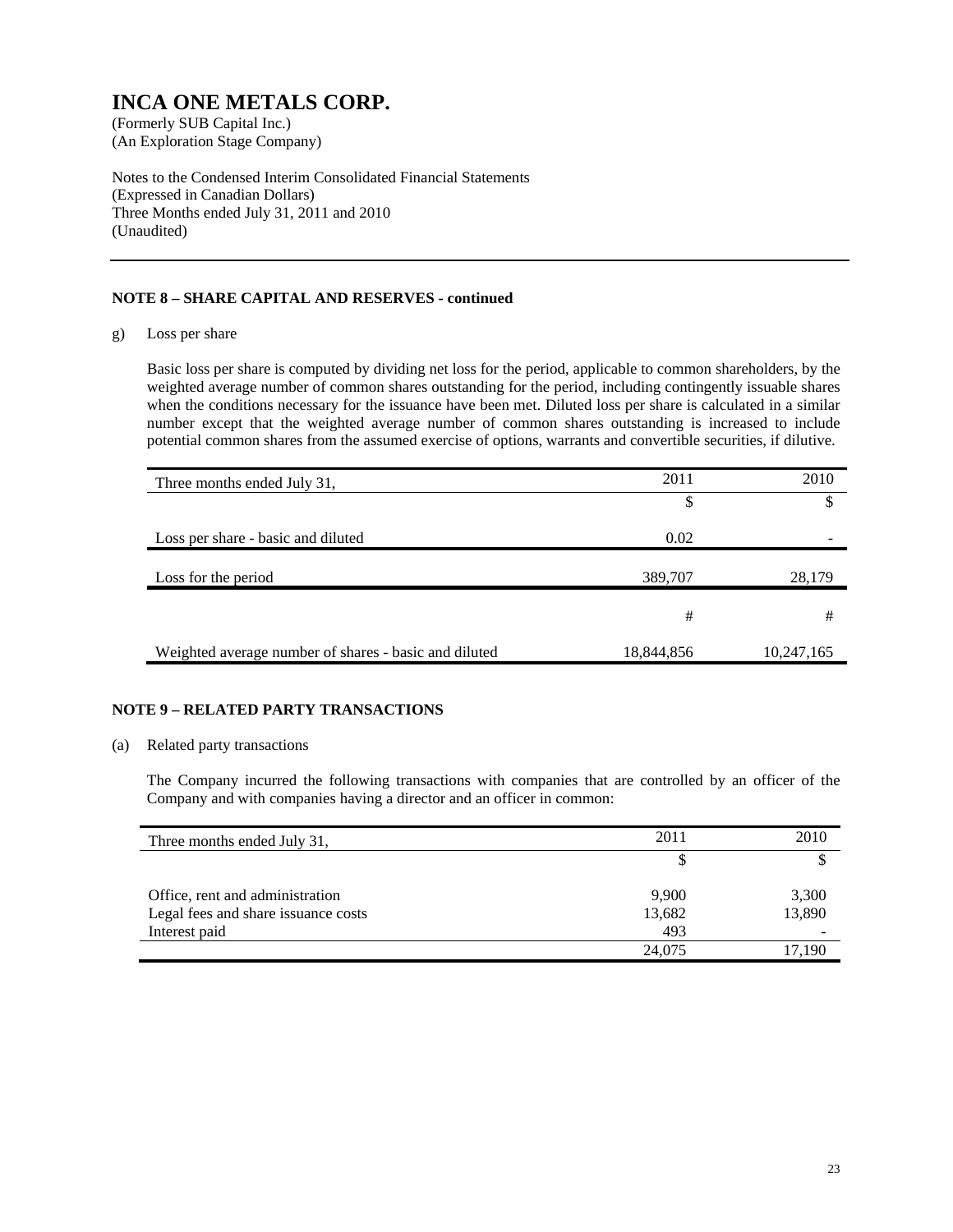(An Exploration Stage Company)

Notes to the Condensed Interim Consolidated Financial Statements (Expressed in Canadian Dollars) Three Months ended July 31, 2011 and 2010 (Unaudited)

#### **NOTE 9 – RELATED PARTY TRANSACTIONS - continued**

(b) Compensation of key management personnel

The Company's key management personnel has authority and responsibility for planning, directing and controlling the activities of the Company and consists of its Directors, Chief Executive Officer and Chief Financial Officer.

| Three months ended July 31,           | 2011    | 2010  |
|---------------------------------------|---------|-------|
|                                       |         |       |
| Short-term benefits - management fees | 18,000  | 3,750 |
| Share-based compensation              | 109.250 |       |
|                                       | 127,250 | 3,750 |

### (c) Related party balances

The following related party amounts were included in *(i)* accounts payable and accrued liabilities and *(ii)* prepaid expenses and deposits:

|                                                                                                                      | July 31,<br>2011 | April 30,<br>2011 |
|----------------------------------------------------------------------------------------------------------------------|------------------|-------------------|
|                                                                                                                      |                  |                   |
| Companies controlled by a director and an officer of the Company $(i)$<br>Company having an officer in common $(ii)$ | 12,163<br>1,200  | 13,630<br>1.200   |

These transactions are in the normal course of operations and are measured at the fair value amount of consideration established and agreed to by the related parties. Any amounts due to related parties are unsecured, non-interest bearing and have no specific repayment terms.

#### **NOTE 10 – FINANCIAL RISK MANAGEMENT**

The Company is exposed in varying degrees to a variety of financial instrument related risks. All transactions undertaken are to support the Company's ongoing business and the Company does not acquire or issue derivative financial instruments for trading or speculative purposes. The Company's Board of Directors oversees management's risk management practices.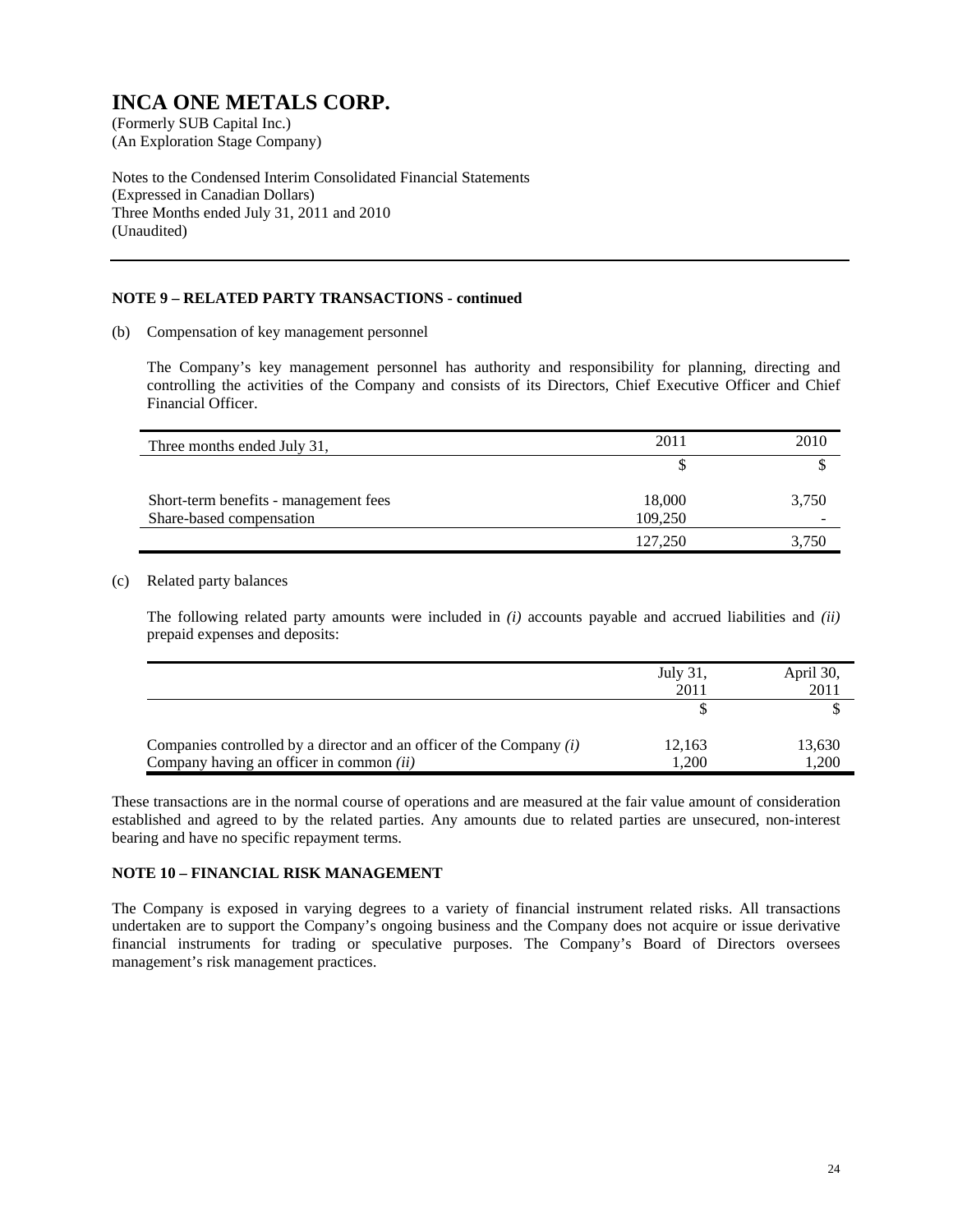(An Exploration Stage Company)

Notes to the Condensed Interim Consolidated Financial Statements (Expressed in Canadian Dollars) Three Months ended July 31, 2011 and 2010 (Unaudited)

#### **NOTE 10 – FINANCIAL RISK MANAGEMENT - continued**

The risk exposure is summarized as follows:

a) Credit risk

Credit risk is the risk of an unexpected loss if a customer or third party to a financial instrument fails to meet its contractual obligations. The Company is subject to credit risk on the cash balances at the bank, its short-term bank guaranteed investment certificates and receivables and advances. Cash and cash equivalents consisting of Guaranteed Investment Certificates ("GICs") have been invested with Schedule 1 banks or equivalents, with its cash held in Canadian based banking institutions, authorized under the Bank Act to accept deposits, which may be eligible for deposit insurance provided by the Canadian Deposit Insurance Corporation. Receivables and advances consist of harmonized sales tax recoverable, loans and advances receivable and interest receivable (Note 4).

b) Liquidity risk

The Company's approach to managing liquidity is to ensure that it will have sufficient liquidity to settle obligations and liabilities when due. As at July 31, 2011, the Company had cash and cash equivalents of \$1,830,811 to settle current liabilities of \$58,541 which consist of accounts payable that are considered short term and settled within 30 days. The Company believes that it has sufficient capital to meet its requirements for fiscal 2012.

- c) Market risk
	- (i) Interest rate risk

Interest rate risk is the risk that the fair value or future cash flows of a financial instrument will fluctuate because of changes in market interest rates.

The Company's cash and cash equivalents attract interest at floating rates and have maturities of 90 days or less. A change of 100 basis points in the interest rates would not be material to the financial statements.

(ii) Foreign currency risk

Foreign exchange risk is the risk that the fair value of future cash flows of a financial instrument will fluctuate because of the changes in the foreign exchange rates. The Company is exposed to the financial risk related to the fluctuation of foreign exchange rates. The Company holds cash in Canadian, United States and Peruvian currencies in line with forecasted expenditures.

(iii) Commodity Price Risk

Commodity price risk is the risk of financial loss resulting from movements in the price of the Company's commodity inputs and outputs. The Company's risk relates primarily to the expected output to be produced at its resource properties described in Note 6 of these financial statements from which production is not expected in the near future.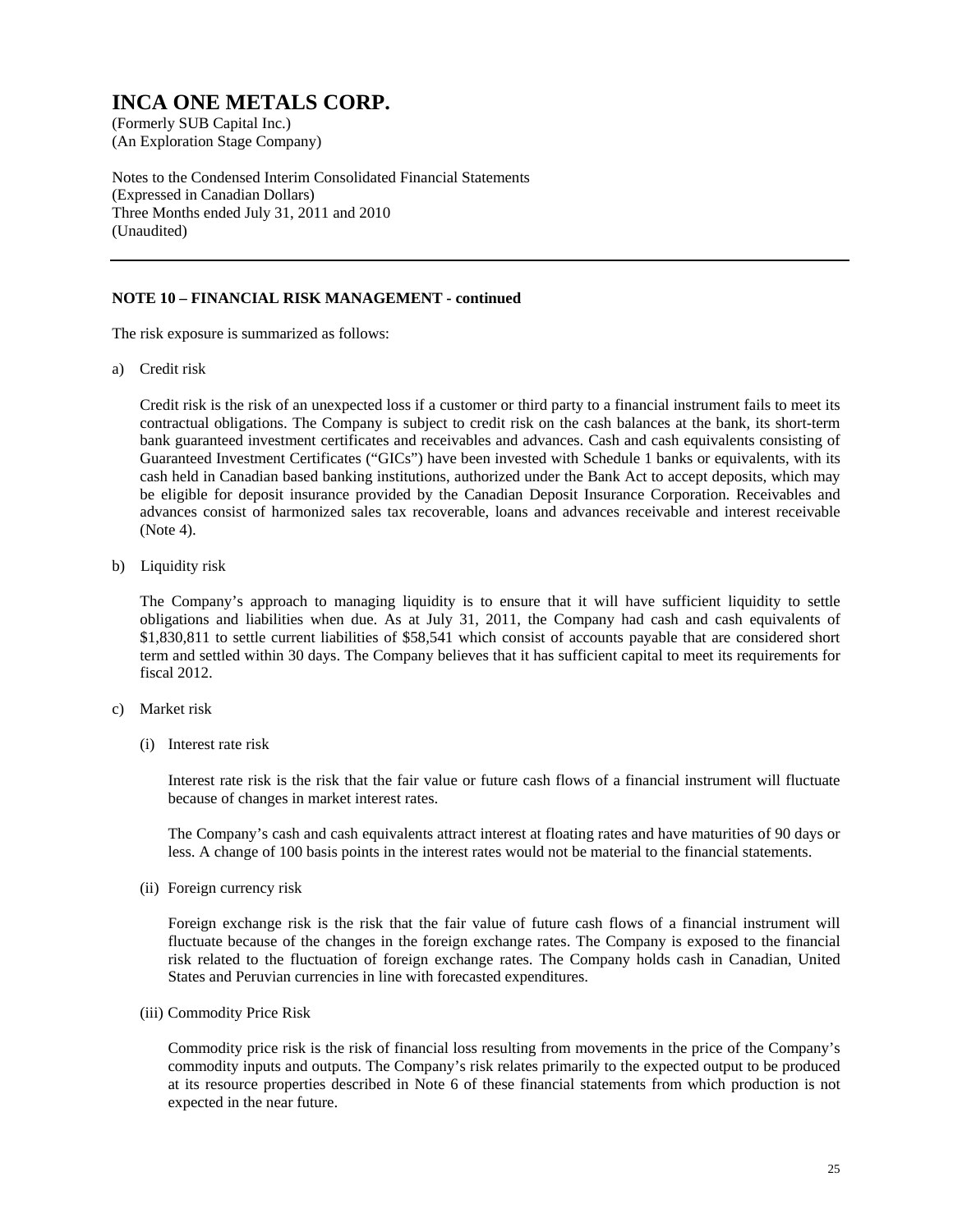(An Exploration Stage Company)

Notes to the Condensed Interim Consolidated Financial Statements (Expressed in Canadian Dollars) Three Months ended July 31, 2011 and 2010 (Unaudited)

### **NOTE 11 – CAPITAL MANAGEMENT**

In the management of capital, the Company includes the components of shareholders' equity, as well as cash.

The Company's objectives when managing capital are: to safeguard its ability to continue as a going concern; to pursue the development of a business interest; and to maintain a flexible capital structure which optimizes the cost of capital within a framework of acceptable risk.

The Company manages its capital structure and makes adjustments to it in light of changes in economic conditions and the risk characteristics of the underlying assets. To maintain or improve its liquidity, the Company will have to issue new shares, issue new debt, or, acquire or dispose of assets all in the effort to optimize liquidity by raising or conserving cash.

The Company is dependent on the capital markets as its sole source of operating capital. Its capital resources are largely determined by the strength of the junior resource markets and by the status of the Company's projects in relation to these markets, and its ability to compete for investor support of its projects.

The Company is not subject to externally imposed capital requirements.

There were no changes in the Company's management of capital during the three months ended July 31, 2011.

### **NOTE 12 – CONVERSION TO IFRS**

The Company adopted IFRS on May 1, 2011, with the transition date of May 1, 2010 representing the Company's opening IFRS balance sheet. As required by IFRS 1, *First-time Adoption of IFRS*, the Company will apply the IFRS in effect as at April 30, 2012 on a full retrospective basis, except where permitted or required under an IFRS 1 exemption.

On adoption of IFRS 1, the Company elected to apply the following exemptions:

IFRS 2 "Share-based Payment" has not been applied to equity instruments that were granted on or before November 7, 2002, or equity instruments that were granted subsequent to November 7, 2002 and vested before the later of the date of transition to IFRS and January 1, 2005. The Company has elected not to apply IFRS 2 to awards that vested prior to May 1, 2010 (date of transition date to IFRS), which have been accounted for in accordance with Canadian GAAP.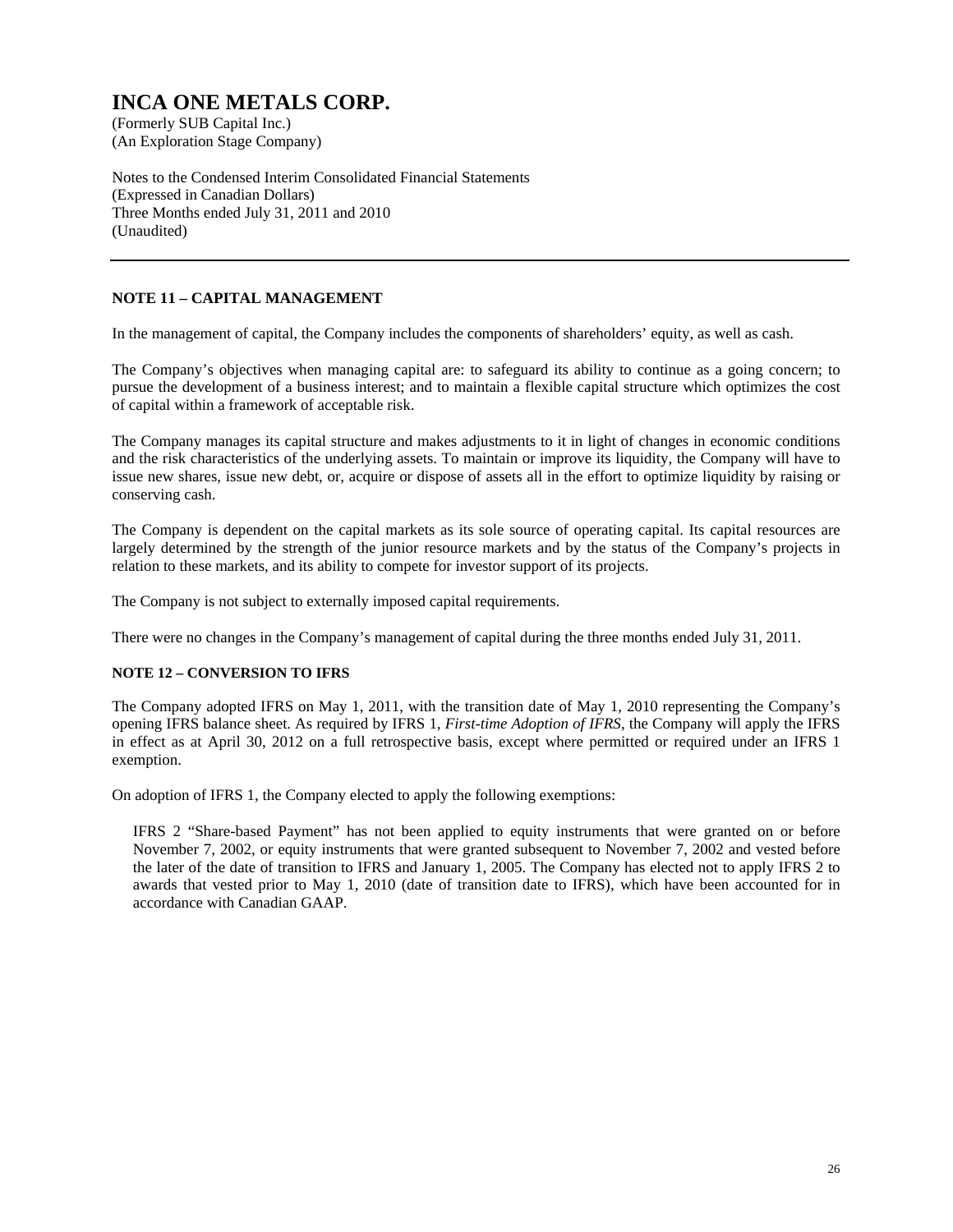(An Exploration Stage Company)

Notes to the Condensed Interim Consolidated Financial Statements (Expressed in Canadian Dollars) Three Months ended July 31, 2011 and 2010 (Unaudited)

#### **NOTE 12 – CONVERSION TO IFRS - continued**

IFRS 1 also outlines specific guidelines that a first-time adopter must adhere to under certain circumstances. The Company has applied the following guidelines to its opening balance sheet dated May 1, 2010:

Estimates - In accordance with IFRS 1, an entity's estimates under IFRS at the date of transition to IFRS must be consistent with estimates made for the same date under previous GAAP, unless there is objective evidence that those estimates were in error. The Company's IFRS estimates as at May 1, 2010 are consistent with its previous estimates under GAAP for the same date.

In preparing its IFRS condensed consolidated financial statements, the Company has adjusted amounts reported previously in financial statements prepared in accordance with GAAP. An explanation of how the transition from previous GAAP to IFRS affected the Company's financial position and results is set out in the following notes and accompanying tables.

(a) Reserves

Under GAAP, amounts recorded in relation to the fair value of stock options granted and warrants issued were recorded to contributed surplus. Under IFRS, these amounts have been reclassified within equity as either stock option or warrant reserves.

(b) Share-based payments

Under GAAP, the Company recognized an expense related to share-based payments on a straight-line basis through the date of full vesting and did not incorporate a forfeiture multiple on the grant date. Under IFRS, the Company is required to recognize the expense over the individual vesting periods for the graded vesting awards and estimate a forfeiture rate.

The Company has elected not to retrospectively apply IFRS 2 to equity instruments that were granted and had vested before the transition date. As a result of applying this exemption, the Company will apply the provision of IFRS 2 only to all outstanding equity instruments that are unvested as at May 1, 2010. As at May 1, 2010, all stock options granted were fully vested and no fair value adjustment was made accordingly.

(c) Expiry of options and warrants

On transition to IFRS, the Company elected to change its accounting policy for the treatment of expired unexercised options and warrants whereby amounts recorded for expired unexercised stock options and warrants are transferred to deficit. Previously under GAAP, these amounts were kept in the contributed surplus.

Accordingly, upon conversion to IFRS, the Company recorded a fair value adjustment of \$131,460 as at May 1, 2010 to decrease reserves with a corresponding decrease in deficit.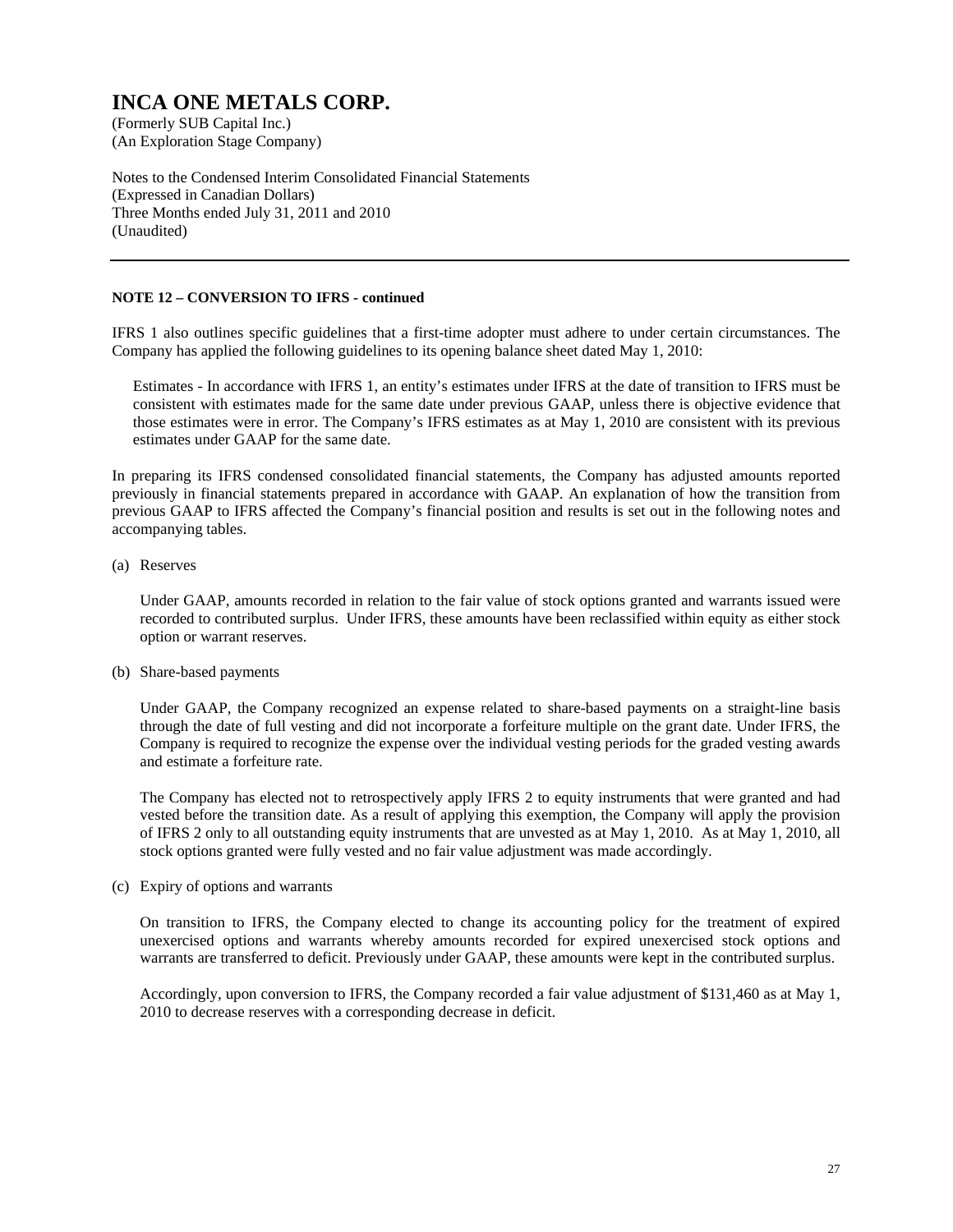### **INCA ONE METALS CORP.**

(Formerly SUB Capital Inc.) (An Exploration Stage Company)

Notes to the Condensed Interim Consolidated Financial Statements (Expressed in Canadian Dollars) Three Months ended July 31, 2011 and 2010 (Unaudited)

#### **NOTE 12 – CONVERSION TO IFRS - Continued**

#### **IFRS Reconciliation of Statements of Financial Position**

|                                  |      | As at May 1, 2010        |                                                     |                          |                          | As at July 31, 2010                |             |                  | As at April 30, 2011               |             |  |
|----------------------------------|------|--------------------------|-----------------------------------------------------|--------------------------|--------------------------|------------------------------------|-------------|------------------|------------------------------------|-------------|--|
|                                  | Note | Canadian<br>GAAP         | Effect of<br>Conversion<br>to $\operatorname{IFRS}$ | <b>IFRS</b>              | Canadian<br>GAAP         | Effect of<br>Conversion<br>to IFRS | <b>IFRS</b> | Canadian<br>GAAP | Effect of<br>Conversion<br>to IFRS | <b>IFRS</b> |  |
|                                  |      | \$                       | \$                                                  | \$                       | \$                       | $\mathbb{S}$                       | \$          | \$               | $\mathbb{S}$                       | \$          |  |
| <b>Assets</b>                    |      |                          |                                                     |                          |                          |                                    |             |                  |                                    |             |  |
| <b>Current assets</b>            |      |                          |                                                     |                          |                          |                                    |             |                  |                                    |             |  |
| Cash and cash equivalents        |      | 163,483                  | $\sim$                                              | 163,483                  | 390,717                  | $\overline{\phantom{a}}$           | 390,717     | 700,853          | $\overline{\phantom{a}}$           | 700,853     |  |
| Receivables and advances         |      | 228,729                  | $\overline{\phantom{a}}$                            | 228,729                  | 14,817                   | $\overline{\phantom{a}}$           | 14,817      | 44,302           | $\overline{\phantom{a}}$           | 44,302      |  |
| Prepaid expenses and<br>deposits |      |                          | $\overline{\phantom{a}}$                            | $\blacksquare$           | 4,896                    | $\overline{\phantom{0}}$           | 4,896       | 1,200            |                                    | 1,200       |  |
| Deferred costs                   |      |                          | $\overline{\phantom{a}}$                            | $\overline{\phantom{a}}$ | 10,545                   |                                    | 10,545      |                  | $\overline{\phantom{a}}$           |             |  |
|                                  |      | 392,212                  |                                                     | 392,212                  | 420,975                  |                                    | 420,975     | 746,355          |                                    | 746,355     |  |
|                                  |      |                          |                                                     |                          |                          |                                    |             |                  |                                    |             |  |
| <b>Non-current assets</b>        |      |                          |                                                     |                          |                          |                                    |             |                  |                                    |             |  |
| Equipment                        |      |                          |                                                     |                          |                          |                                    |             | 2,321            |                                    | 2,321       |  |
| Exploration and evaluation       |      |                          |                                                     |                          |                          |                                    |             |                  |                                    |             |  |
| assets                           |      | $\overline{\phantom{0}}$ | $\overline{\phantom{0}}$                            |                          |                          | $\overline{\phantom{0}}$           |             | 158,097          | $\overline{\phantom{0}}$           | 158,097     |  |
|                                  |      | $\overline{\phantom{a}}$ | $\overline{\phantom{0}}$                            | $\blacksquare$           | $\overline{\phantom{a}}$ | $\overline{\phantom{a}}$           | $\sim$      | 160,418          |                                    | 160,418     |  |
|                                  |      |                          |                                                     |                          |                          |                                    |             |                  |                                    |             |  |
| <b>Total assets</b>              |      | 392,212                  |                                                     | 392,212                  | 420,975                  |                                    | 420,975     | 906,773          |                                    | 906,773     |  |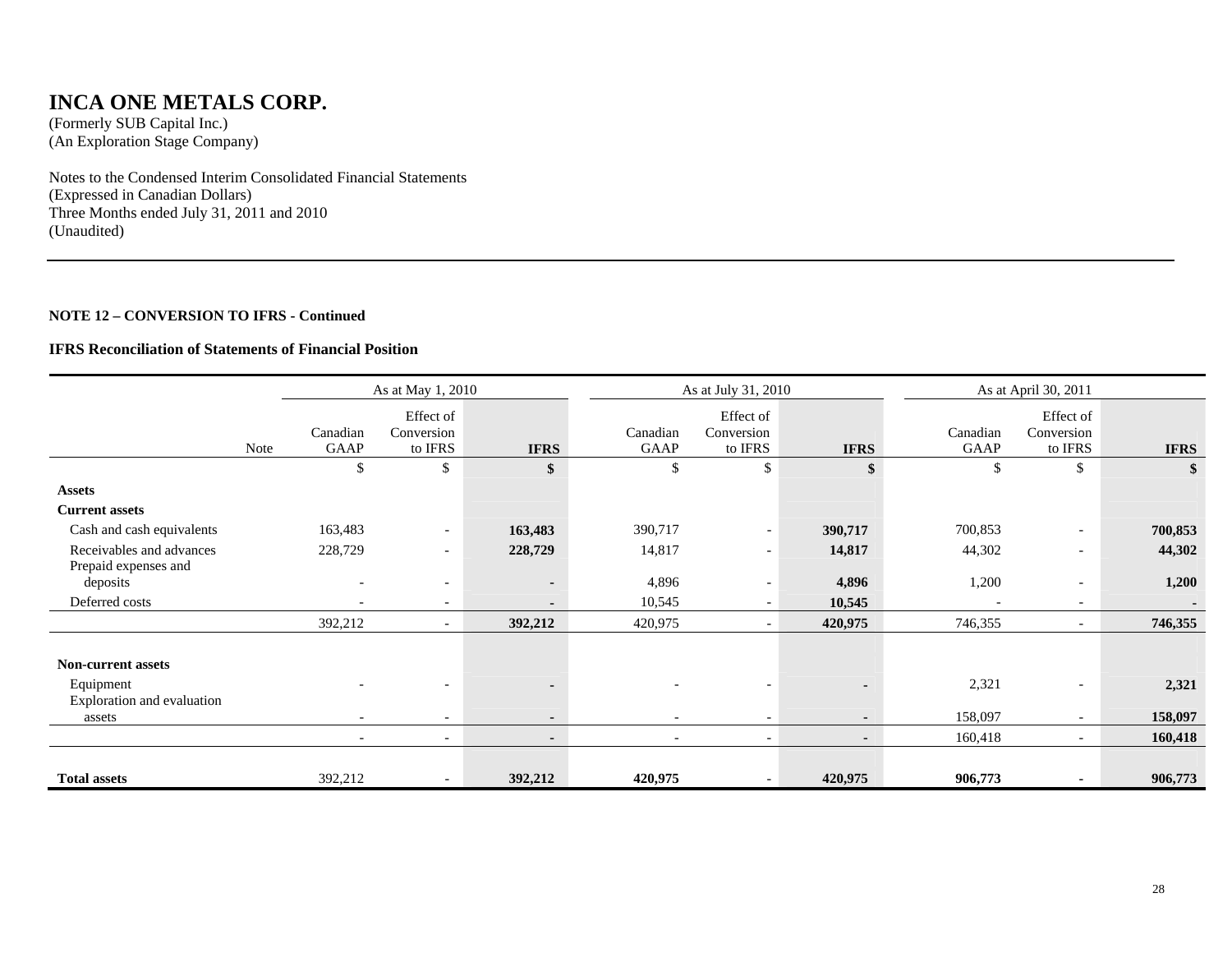### **INCA ONE METALS CORP.**

(Formerly SUB Capital Inc.) (An Exploration Stage Company)

Notes to the Condensed Interim Consolidated Financial Statements (Expressed in Canadian Dollars) Three Months ended July 31, 2011 and 2010 (Unaudited)

#### **NOTE 12 – CONVERSION TO IFRS -continued**

#### **IFRS Reconciliation of Statements of Financial Position - continued**

|                                                                          | As at May 1, 2010 |                          |                                    |               | As at July 31, 2010 |                                    |             | As at April 30, 2011     |                                    |             |
|--------------------------------------------------------------------------|-------------------|--------------------------|------------------------------------|---------------|---------------------|------------------------------------|-------------|--------------------------|------------------------------------|-------------|
|                                                                          | Note              | Canadian<br>GAAP         | Effect of<br>Conversion<br>to IFRS | <b>IFRS</b>   | Canadian<br>GAAP    | Effect of<br>Conversion<br>to IFRS | <b>IFRS</b> | Canadian<br>GAAP         | Effect of<br>Conversion<br>to IFRS | <b>IFRS</b> |
|                                                                          |                   | \$                       | \$                                 | \$            | \$                  | \$                                 |             | \$                       | \$                                 | \$          |
| <b>Liabilities</b><br><b>Current liabilities</b><br>Accounts payable and |                   |                          |                                    |               |                     |                                    |             |                          |                                    |             |
| accrued liabilities                                                      |                   | 54,830                   | $\overline{\phantom{a}}$           | 54,830        | 51,224              | $\overline{\phantom{0}}$           | 51,224      | 71,658                   | $\overline{\phantom{a}}$           | 71,658      |
| Loans payable                                                            |                   | $\overline{\phantom{a}}$ | $\overline{\phantom{a}}$           |               |                     |                                    |             | 120,000                  | $\overline{\phantom{a}}$           | 120,000     |
|                                                                          |                   | 54,830                   | $\overline{\phantom{a}}$           | 54,830        | 51,224              |                                    | 51,224      | 191,658                  | $\overline{\phantom{0}}$           | 191,658     |
| <b>Equity</b>                                                            |                   |                          |                                    |               |                     |                                    |             |                          |                                    |             |
| Share capital                                                            |                   | 4,067,480                |                                    | 4,067,480     | 4,085,097           |                                    | 4,085,097   | 4,848,237                | $\overline{\phantom{a}}$           | 4,848,237   |
| Reserves                                                                 | (a)               | $\overline{\phantom{a}}$ | 448,745                            | 448,745       |                     | 491,676                            | 491,676     | $\overline{\phantom{a}}$ | 516,967                            | 516,967     |
| Contributed surplus                                                      | (a)(c)            | 580,205                  | (580, 205)                         |               | 623,136             | (623, 136)                         |             | 648,427                  | (648, 427)                         |             |
| Deficit                                                                  |                   | (4,310,303)              | 131,460                            | (4, 178, 843) | (4,338,482)         | 131,460                            | (4,207,022) | (4,781,549)              | 131,460                            | (4,650,089) |
|                                                                          |                   | 337,382                  | $\overline{\phantom{a}}$           | 337,382       | 369,751             |                                    | 369,751     | 715,115                  | $\overline{\phantom{a}}$           | 715,115     |
|                                                                          |                   |                          |                                    |               |                     |                                    |             |                          |                                    |             |
| <b>Total equity and liabilities</b>                                      |                   | 392,212                  | $\blacksquare$                     | 392,212       | 420,975             |                                    | 420,975     | 906,773                  | ٠                                  | 906,773     |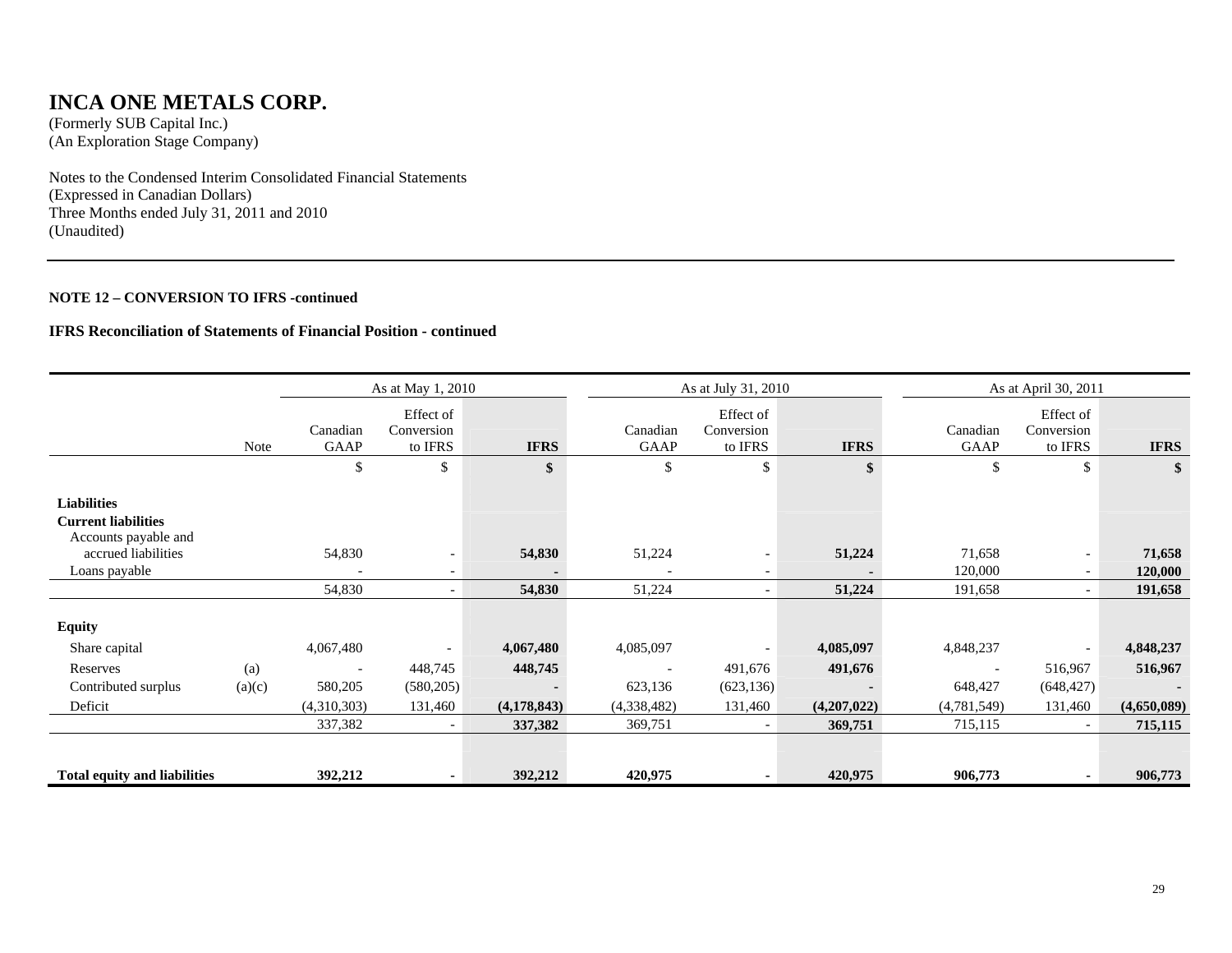(An Exploration Stage Company)

Notes to the Condensed Interim Consolidated Financial Statements (Expressed in Canadian Dollars) Three Months ended July 31, 2011 and 2010 (Unaudited)

### **NOTE 12 – CONVERSION TO IFRS - continued**

### **IFRS Reconciliation of Statements of Loss and Comprehensive Loss**

|                                                        |      |             | Three months ended<br>July 31, 2010 |                |              | Year ended<br>April 30, 2011  |              |
|--------------------------------------------------------|------|-------------|-------------------------------------|----------------|--------------|-------------------------------|--------------|
|                                                        |      |             | Effect of<br>Conversion<br>to       |                |              | Effect of<br>Conversion<br>to |              |
|                                                        | Note | <b>GAAP</b> | <b>IFRS</b>                         | <b>IFRS</b>    | <b>GAAP</b>  | <b>IFRS</b>                   | <b>IFRS</b>  |
|                                                        |      | \$          | \$                                  | \$             | \$           | \$                            | \$           |
| <b>Expenses</b>                                        |      |             |                                     |                |              |                               |              |
| Consulting and management fees                         |      | 7,500       | $\overline{a}$                      | 7,500          | 69,245       | $\overline{\phantom{a}}$      | 69,245       |
| Depreciation                                           |      |             |                                     |                | 410          | $\overline{a}$                | 410          |
| Office, rent and administration                        |      | 4,061       |                                     | 4,061          | 46,672       | $\overline{a}$                | 46,672       |
| Professional fees                                      |      | 8,762       |                                     | 8,762          | 65,736       |                               | 65,736       |
| Project evaluation                                     |      |             |                                     |                | 9,063        |                               | 9,063        |
| <b>Regulatory fees</b>                                 |      | 3,450       | $\overline{a}$                      | 3,450          | 25,554       | $\overline{a}$                | 25,554       |
| Share-based payments<br>Transfer agent and shareholder | (b)  |             | $\overline{a}$                      |                | 27,739       | $\overline{a}$                | 27,739       |
| information                                            |      | 3,198       | $\overline{a}$                      | 3,198          | 73,894       | $\overline{\phantom{a}}$      | 73,894       |
| Travel and promotion                                   |      | 950         | $\overline{\phantom{a}}$            | 950            | 100,177      | $\overline{\phantom{a}}$      | 100,177      |
|                                                        |      | 27,921      | $\overline{\phantom{a}}$            | 28,179         | 418,490      | $\blacksquare$                | 418,490      |
| Loss before other items                                |      | (27, 921)   | $\overline{a}$                      | (28, 179)      | (418, 490)   | $\overline{a}$                | (418, 490)   |
| <b>Other items</b>                                     |      |             |                                     |                |              |                               |              |
| Impairment of exploration and                          |      |             |                                     |                |              |                               |              |
| evaluation assets                                      |      |             | $\overline{a}$                      |                | (40, 545)    | $\overline{\phantom{a}}$      | (40, 545)    |
| <b>Exchange</b> loss                                   |      |             |                                     |                | (2,020)      | $\overline{\phantom{0}}$      | (2,020)      |
| Finance and other costs                                |      | (258)       | $\overline{\phantom{a}}$            | (258)          | (11, 178)    | $\overline{\phantom{0}}$      | (11, 178)    |
| Finance income                                         |      |             | $\overline{\phantom{a}}$            | $\blacksquare$ | 987          | $\blacksquare$                | 987          |
|                                                        |      | (258)       | $\overline{\phantom{a}}$            | (258)          | (52,756)     | $\overline{\phantom{a}}$      | (52,756)     |
| Loss and comprehensive loss for                        |      |             |                                     |                |              |                               |              |
| the period                                             |      | (28, 179)   | $\overline{\phantom{a}}$            | (28, 179)      | (471, 246)   |                               | (471, 246)   |
| Basic and diluted loss per share                       |      |             |                                     |                | \$<br>(0.04) | $\overline{a}$                | \$<br>(0.04) |